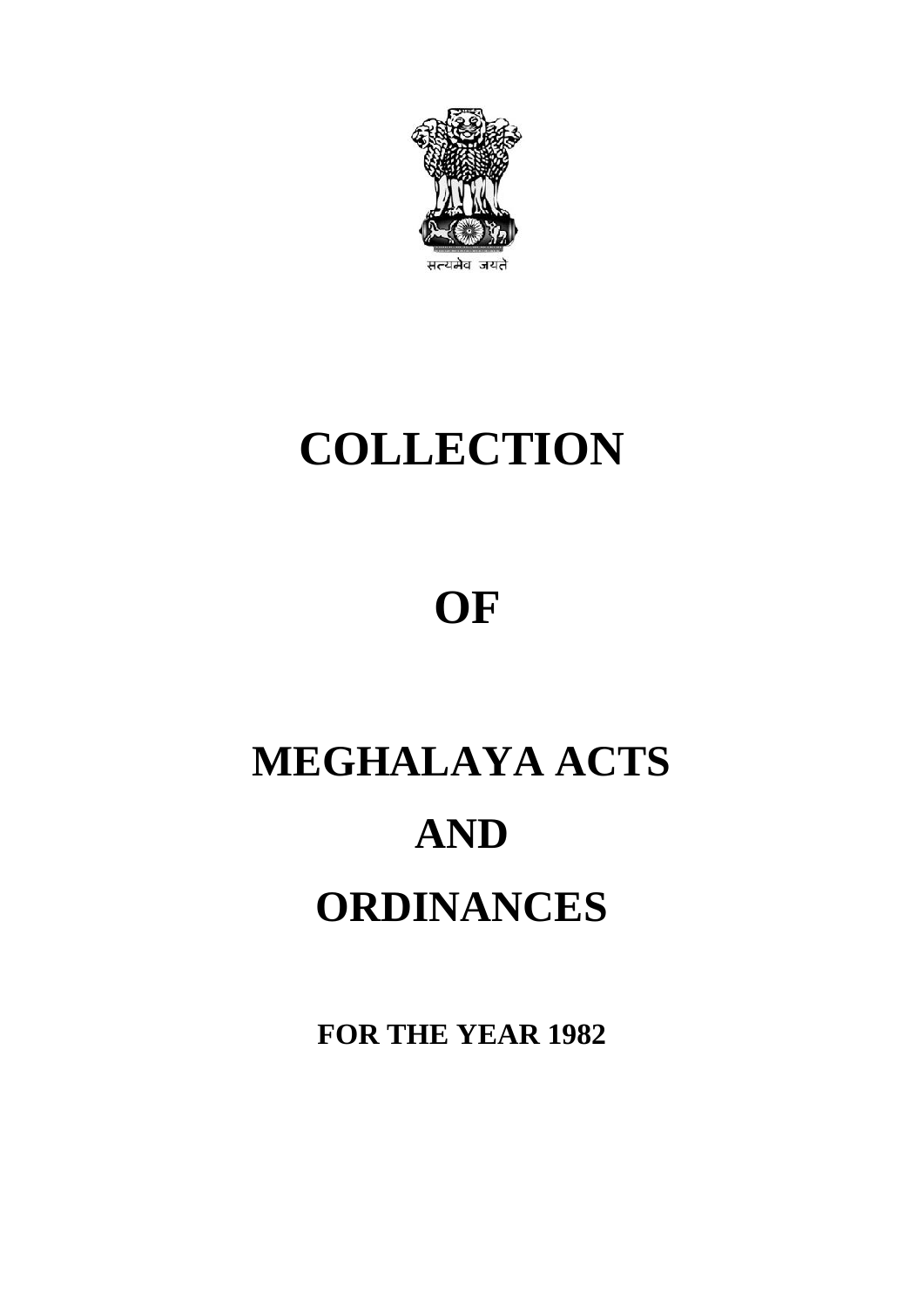#### **CONTENTS**

### **LIST OF MEGHALAYA, ACTS AND ORDINANCE, 1982**

| Acts Nos.      | <b>Title of the Acts</b>                                        | Page No. |  |
|----------------|-----------------------------------------------------------------|----------|--|
| 1              | The Meghalaya Appropriation (No. I) Act, 1982.                  | $1 - 7$  |  |
| $\overline{2}$ | The Meghalaya Appropriation (Vote-on-Account) Act, 1982.        | $8-17$   |  |
| 3              | The Meghalaya Appropriation (No. II) Act, 1982.                 | 18-27    |  |
| 4              | The Meghalaya Finance (Sale Tax) (Amendment) Act, 1982.         | 28       |  |
| 5              | The Meghalaya Amusements and Betting Tax (Amendment) Act, 1982. | 29-31    |  |
| 6              | The Meghalaya Purchase Tax (Amendment) Act, 1982.               | 32       |  |
| 7              | The Meghalaya Urban Immovable Property Tax (Repeat) Act, 1982.  | 33       |  |

#### **ORDINANCE**

|  | The Meghalaya Purchase Tax (Amendment) Ordinance, 1982. |  |
|--|---------------------------------------------------------|--|
|  |                                                         |  |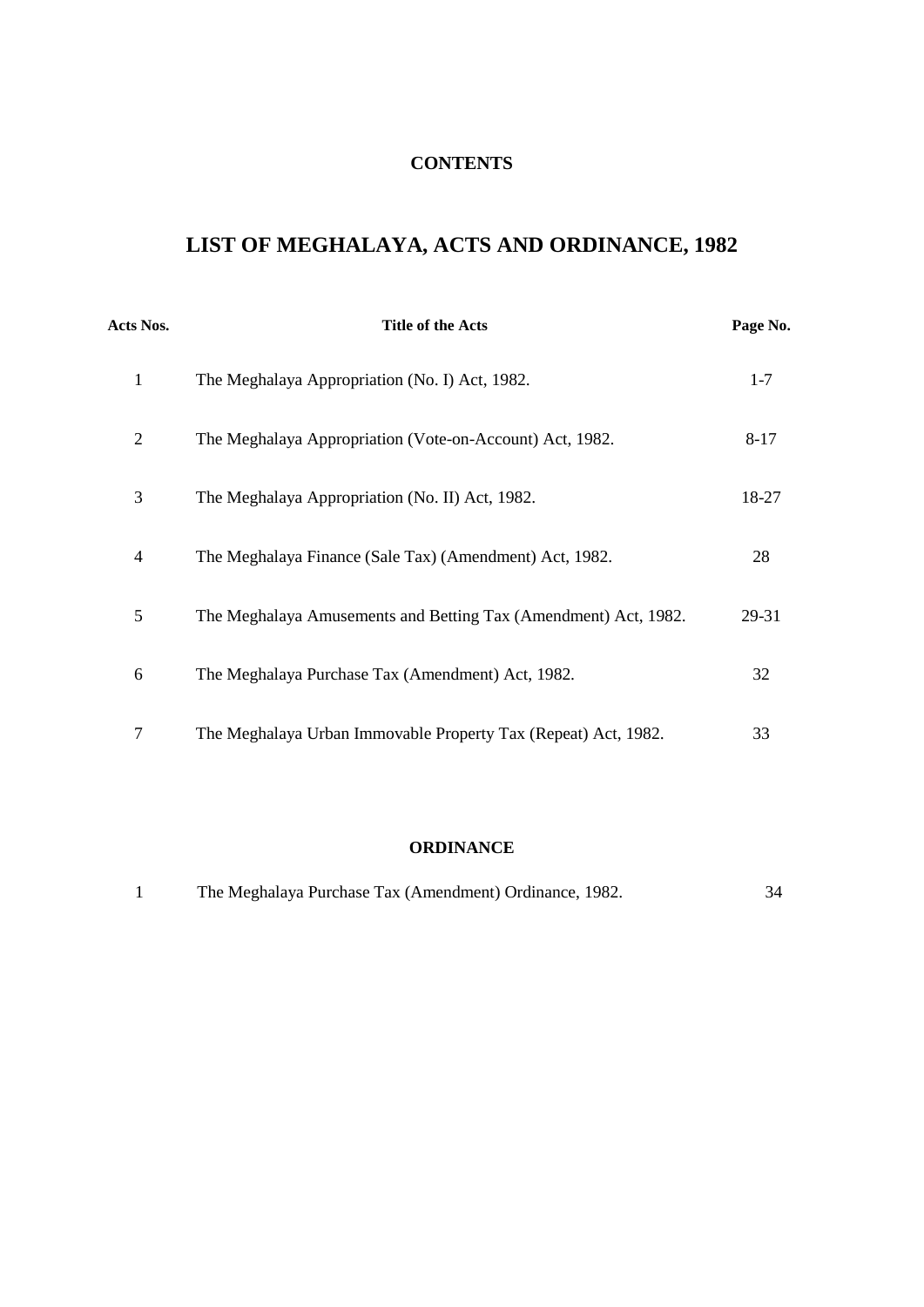#### MEGHALAYA ACT 1 OF 1982

#### THE MEGHALAYA APPROPRIATION (No. I) ACT, 1982

(As passed by the Assembly)

[Received the assent of the Governor on the  $28<sup>th</sup>$  March, 1982]

(Published in the *Gazette of Meghalaya*, Extraordinary, dated  $29<sup>th</sup>$  March, 1982)

**An**

**Act**

#### **to authorise payment appropriation of certain further sums from and out of the Consolidated Fund of Meghalaya for the services of the financial year 1981-82.**

Be it enacted by the Legislature of Meghalaya in the Thirty-third Year of the Republic of India as follows:-

Withdrawal of Rs.6,40,89,475 from and out of the Consolidated Fund of Meghalaya for the Financial year 1981-82.

- Short title. 1. (1) This Act may be called the Meghalaya Appropriation (No. I) Act, 1982.
	- 2. From and out of the Consolidated Fund of Meghalaya there may be paid and applied sums not exceeding those specified in column (3) of the Schedule amounting in the aggregate to the sum of six crores, forty lakhs, eighty-nine thousand four hundred and seventy five rupees towards defraying the several charges which will come in course of payment during the financial year 1981-82 in respect of the services specified in column (2) of the Schedule.
- Appropriation. 3. The sum authorised to be paid and applied from and out of the Consolidated Fund of Meghalaya by this Act, shall be appropriated for the services and purposes expressed in the Schedule in relation to the said year.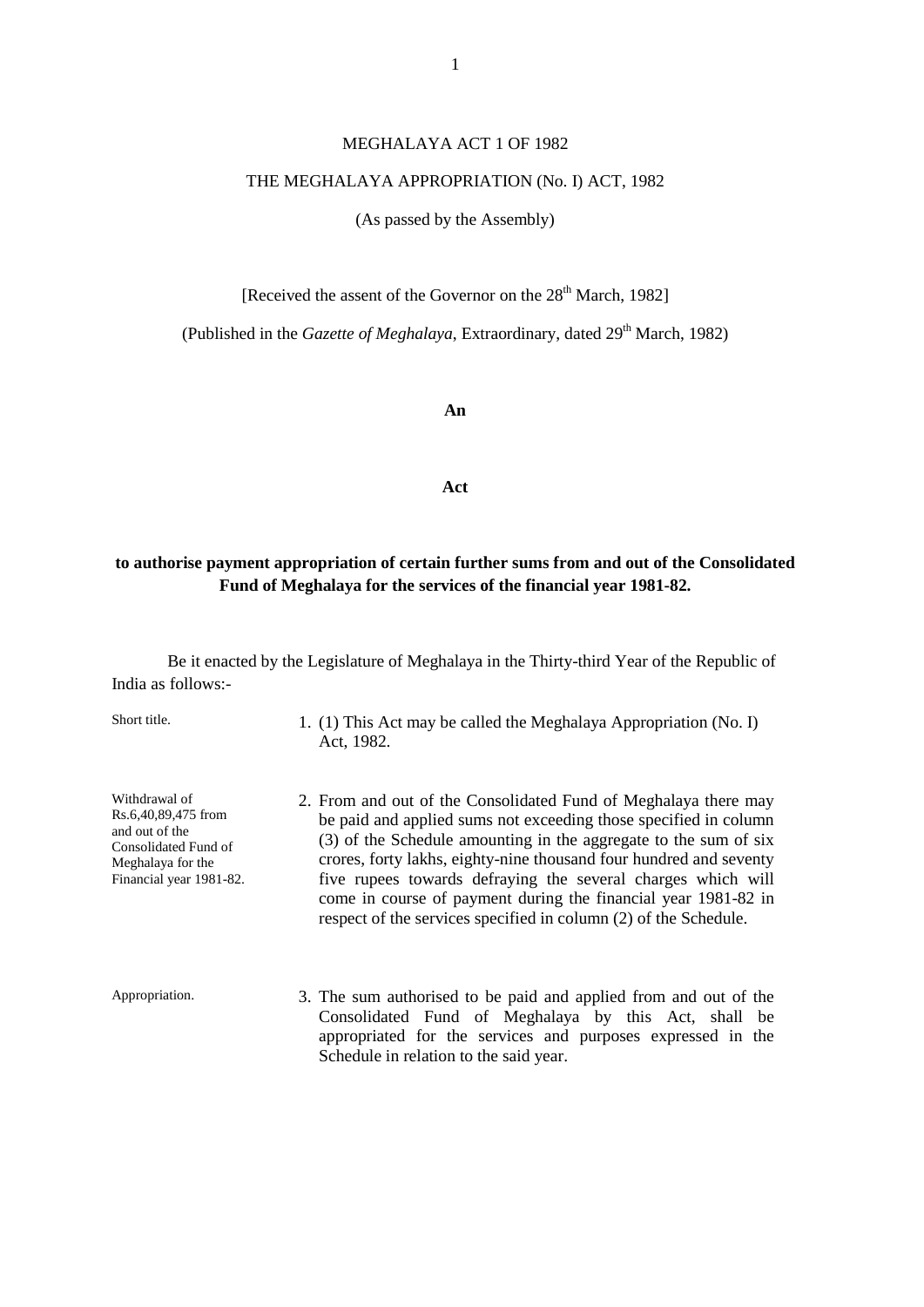#### **SCHEDULE**

#### (*See* Sections 2 and 3)

| (1)            |     | (2)                                                                                                                                        | (3)<br><b>Sums not exceeding</b> |                                |              |
|----------------|-----|--------------------------------------------------------------------------------------------------------------------------------------------|----------------------------------|--------------------------------|--------------|
| Grant<br>No.   |     | <b>Services and purposes</b><br>(Major Heads)                                                                                              | Voted by the<br><b>Assembly</b>  | Charged on the<br>Consolidated | <b>Total</b> |
|                |     |                                                                                                                                            | Rs.                              | Rs.                            | Rs.          |
| $\mathfrak{2}$ | 212 | - Governor<br>Revenue<br>$\ddotsc$                                                                                                         | $\cdots$                         | 1,09,000                       | 1,09,000     |
| 3              | 213 | - Council of Ministers<br>Revenue<br>                                                                                                      | 50,962                           |                                | 50,962       |
| 5              | 215 | - Elections<br>Revenue<br>                                                                                                                 | 9,15,000                         | $\ldots$                       | 9,15,000     |
|                | 229 | - Land Revenue                                                                                                                             |                                  |                                |              |
|                | 288 | - Social Security and Welfare-B-II-<br>Relief and Rehabilitation of Displaced<br>Persons.                                                  |                                  |                                |              |
|                | 289 | - Relief on account of Natural<br>Revenue<br>Calamities.                                                                                   | 31,693                           | $\cdots$                       | 31,693       |
|                | 295 | - Other Social and Community Services.                                                                                                     |                                  |                                |              |
|                | 304 | - Other General Economic Services-III-<br>Land Ceilings.                                                                                   |                                  |                                |              |
| $\sqrt{6}$     | 688 | - Loans for Social Security and Welfare-<br>III-Welfare of Scheduled Castes,<br>Scheduled Tribes and Other Backward<br>Classes.<br>Capital |                                  | $\ldots$                       |              |
|                | 695 | - Loans for other Social and Community<br>Services.                                                                                        |                                  |                                |              |
|                | 705 | - Loans for Agriculture                                                                                                                    |                                  |                                |              |
| 8              | 239 | - State Excise<br>Revenue<br>                                                                                                              | 27,200                           |                                | 27,200       |
| 9              | 240 | - Sales Tax and 245-I-Other Taxes and<br>Revenue<br>Duties on Commodities and Services.                                                    | 86,900                           |                                | 86,900       |
|                | 241 | - Taxes on Vehicles                                                                                                                        |                                  |                                |              |
|                | 265 | - Other Administrative Services-II-<br>Revenue<br>Motor Garages, etc.                                                                      | 11,96,274                        | $\cdots$                       | 11,96,274    |
| 10             | 338 | - Roads and Water Transport Services.                                                                                                      |                                  |                                |              |
|                | 538 | - Capital Outlay on Road and Water<br>Capital<br>Transport Services, etc.                                                                  |                                  | $\cdots$                       | $\cdots$     |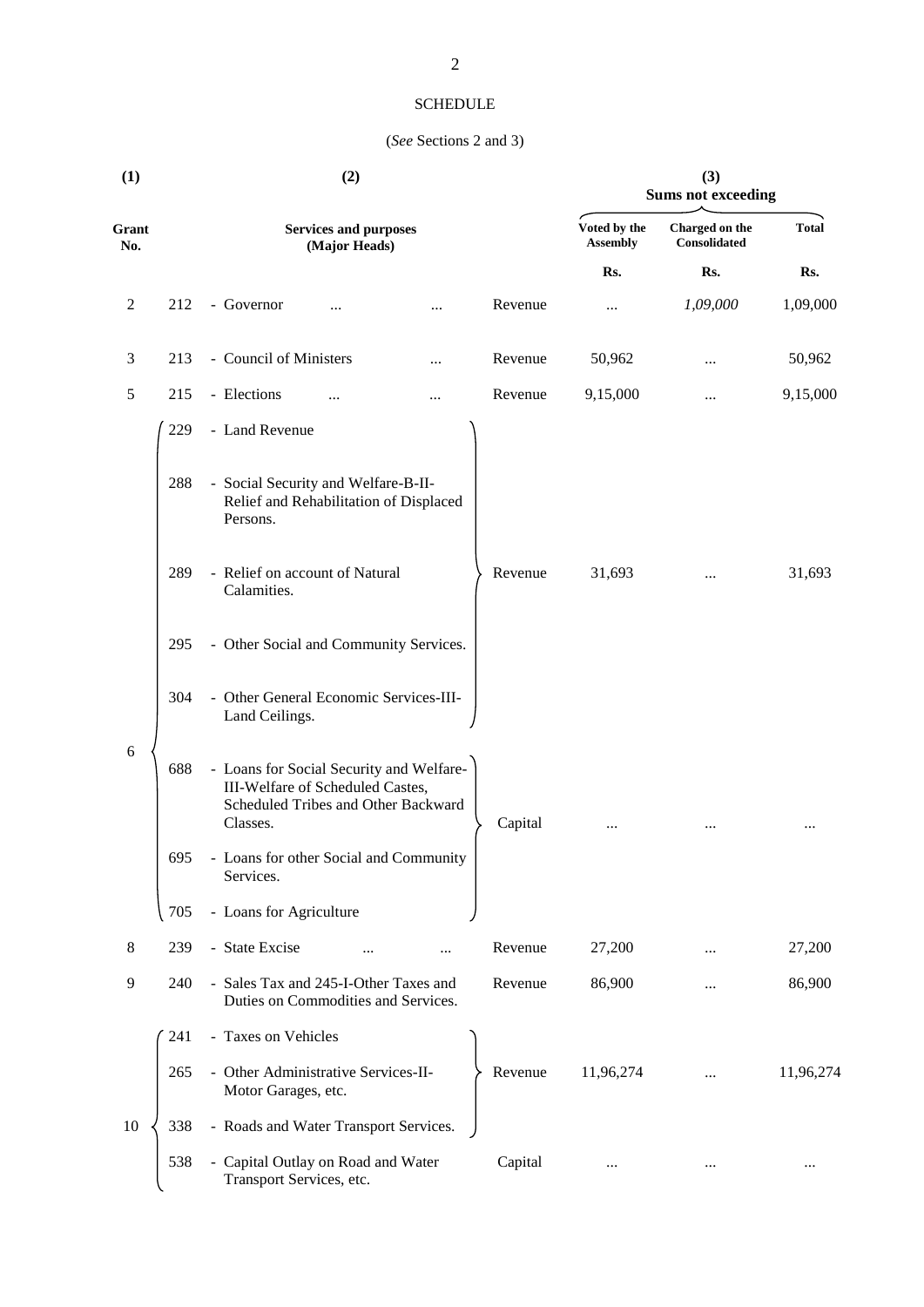| (1)          | (2)                                                                                                                 |         | (3)<br><b>Sums not exceeding</b> |                                |              |  |
|--------------|---------------------------------------------------------------------------------------------------------------------|---------|----------------------------------|--------------------------------|--------------|--|
| Grant<br>No. | <b>Services and purposes</b><br>(Major Heads)                                                                       |         | Voted by the<br><b>Assembly</b>  | Charged on the<br>Consolidated | <b>Total</b> |  |
|              |                                                                                                                     |         | Rs.                              | Rs.                            | Rs.          |  |
| 245          | - Other Taxes and Duties on<br>Commodities and Services-II-<br>Inspectorate of Electricity.                         |         |                                  |                                |              |  |
| 11<br>331    | - Water and Power Development<br>Services -B-Power Development.                                                     | Revenue | 51,507                           |                                | 51,507       |  |
| 734          | - Loans for Power Projects                                                                                          | Capital |                                  |                                | $\cdots$     |  |
| 251          | - Public Service Commission (Charged).                                                                              | Revenue |                                  | 1,46,800                       | 1,46,800     |  |
| 252          | - Secretariat-General Services-I-Civil<br>Departments.                                                              |         |                                  |                                |              |  |
| 276<br>13    | - Secretariat-Social and Community<br>Services-I-Civil Departments.                                                 | Revenue | 11,89,647                        |                                | 11,89,647    |  |
| 296          | - Secretariat-Economic Services-I-Civil<br>Departments.                                                             |         |                                  |                                |              |  |
| 255          | - Police, 260-Fire Protection and Control<br>and 283-Housing-C-Government<br>Residential Buildings.                 |         |                                  |                                |              |  |
| 16<br>459    | Cap8ital Outlay on Public Works.                                                                                    | Revenue | 55,97,100                        |                                | 55,97,100    |  |
| 483          | - Capital Outlay on Housing-a-<br>Government Residential Buildings.                                                 | Capital | 31,95,590                        |                                | 31,95,590    |  |
| 18<br>253    | - Stationery and Printing.                                                                                          | Revenue | 5,16,619                         |                                | 5,16,619     |  |
| 252          | - Secretariat-General Services-II-Public<br>Works Department-Secretariat.                                           |         |                                  |                                |              |  |
| 259          | - Public Works.                                                                                                     |         |                                  |                                |              |  |
| 277          | - Education, 278-Art and Culture, 280-<br>Medical -282-Public Health, etc.                                          |         |                                  |                                |              |  |
| 283          | - Housing-II-C-Government Residential<br>Buildings (I/C P.W.D.).                                                    | Revenue |                                  | 2,50,000                       | 2,50,000     |  |
| 19<br>287    | - Labour and Employment-III-B-<br>Employment and Training 288-Social<br>Security and Welfare-Social Welfare<br>etc. |         |                                  |                                |              |  |
| 310          | - Animal Husbandry.                                                                                                 |         |                                  |                                |              |  |
| 311          | - Dairy Development.                                                                                                |         |                                  |                                |              |  |
| 339          | - Tourism.                                                                                                          |         |                                  |                                |              |  |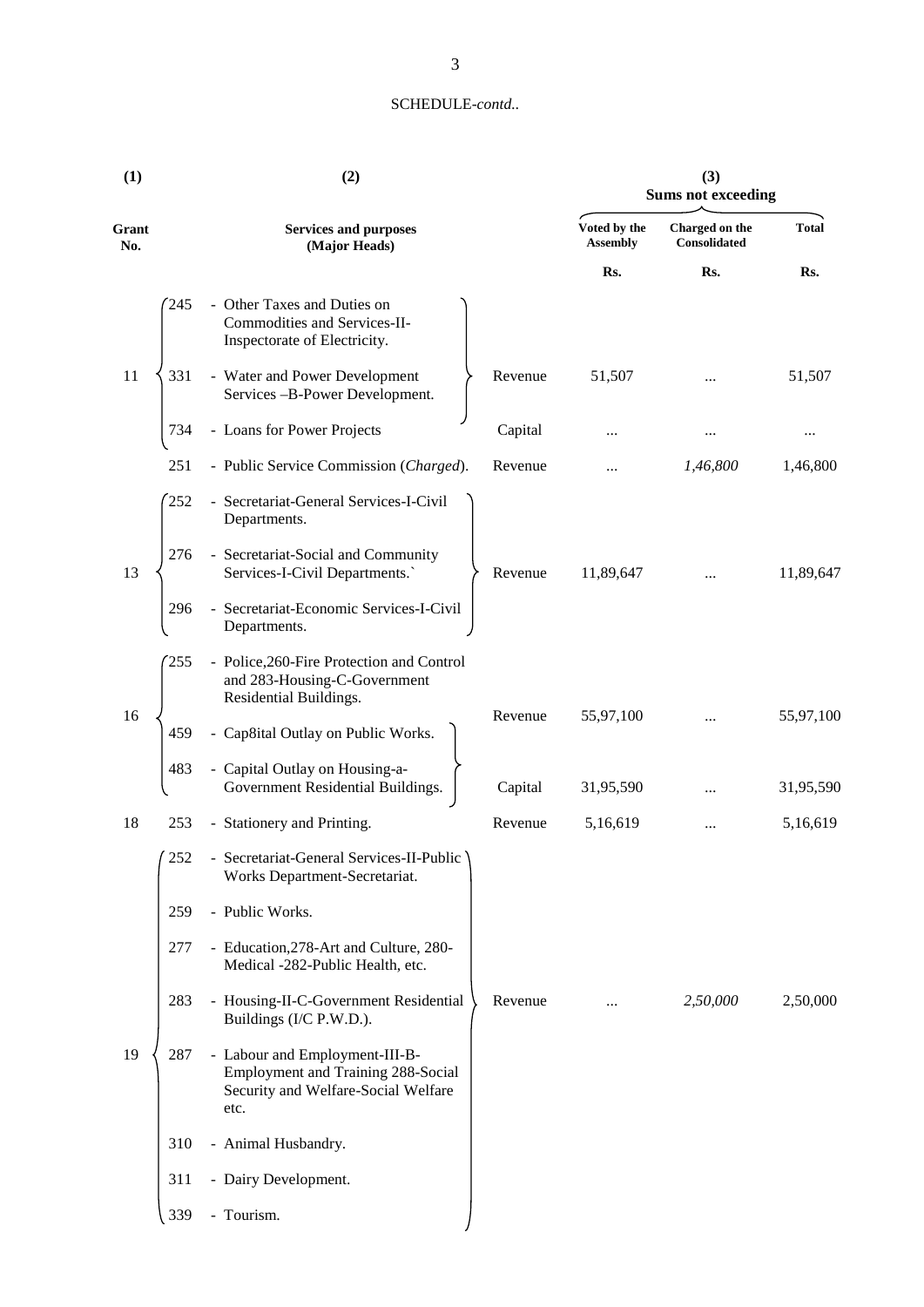| (1)          |     | (2)                                                                                                          |         |                                 | (3)<br><b>Sums not exceeding</b> |              |  |  |
|--------------|-----|--------------------------------------------------------------------------------------------------------------|---------|---------------------------------|----------------------------------|--------------|--|--|
| Grant<br>No. |     | <b>Services and purposes</b><br>(Major Heads)                                                                |         | Voted by the<br><b>Assembly</b> | Charged on the<br>Consolidated   | <b>Total</b> |  |  |
|              |     |                                                                                                              |         | Rs.                             | Rs.                              | Rs.          |  |  |
|              | 459 | - Capital Outlay on Public Works.                                                                            |         |                                 |                                  |              |  |  |
|              | 477 | - Capital Outlay on Education, Arts and<br>Culture.                                                          |         |                                 |                                  |              |  |  |
|              | 480 | - Capital Outlay on Medical.                                                                                 |         |                                 |                                  |              |  |  |
|              | 481 | - Capital Outlay on Family Welfare.                                                                          |         |                                 |                                  |              |  |  |
|              | 482 | - Capital Outlay on Public Health,<br>Sanitation and Water Supply-A-Public<br>Health.                        | Capital | 2,00,000                        | $\cdots$                         | 2,00,000     |  |  |
|              | 483 | - Capital Outlay on Housing-A-<br>Government Residential Buildings (in-<br>charge, Public Works Department). |         |                                 |                                  |              |  |  |
|              | 510 | - Capital Outlay on Animal Husbandry.                                                                        |         |                                 |                                  |              |  |  |
|              | 511 | - Capital Outlay on Dairy Development.                                                                       |         |                                 |                                  |              |  |  |
|              | 530 | - Investment in Industrial Financial<br>Institution.                                                         |         |                                 |                                  |              |  |  |
|              | 265 | - Other Administrative Services-III-<br>Gazetteers and Statistical Memoirs.                                  |         |                                 |                                  |              |  |  |
|              | 268 | - Miscellaneous General Services-<br>Pensions and Awards in consideration<br>of distinguished Services.      |         |                                 |                                  |              |  |  |
|              | 277 | - Education                                                                                                  | Revenue | 60,90,000                       |                                  | 60,90,000    |  |  |
| 21           | 278 | - Art and Culture<br>                                                                                        |         |                                 |                                  |              |  |  |
|              | 279 | - Scientific Services and Research.                                                                          |         |                                 |                                  |              |  |  |
|              | 677 | - Loans for Education, Art Capital and<br>Culture.                                                           | Capital |                                 |                                  | $\cdots$     |  |  |
| 22           | 265 | - Other Administrative Services-IV-<br>Census Vital Statistics, Guest Houses,<br>etc.                        | Revenue | 35,000                          | $\cdots$                         | 35,000       |  |  |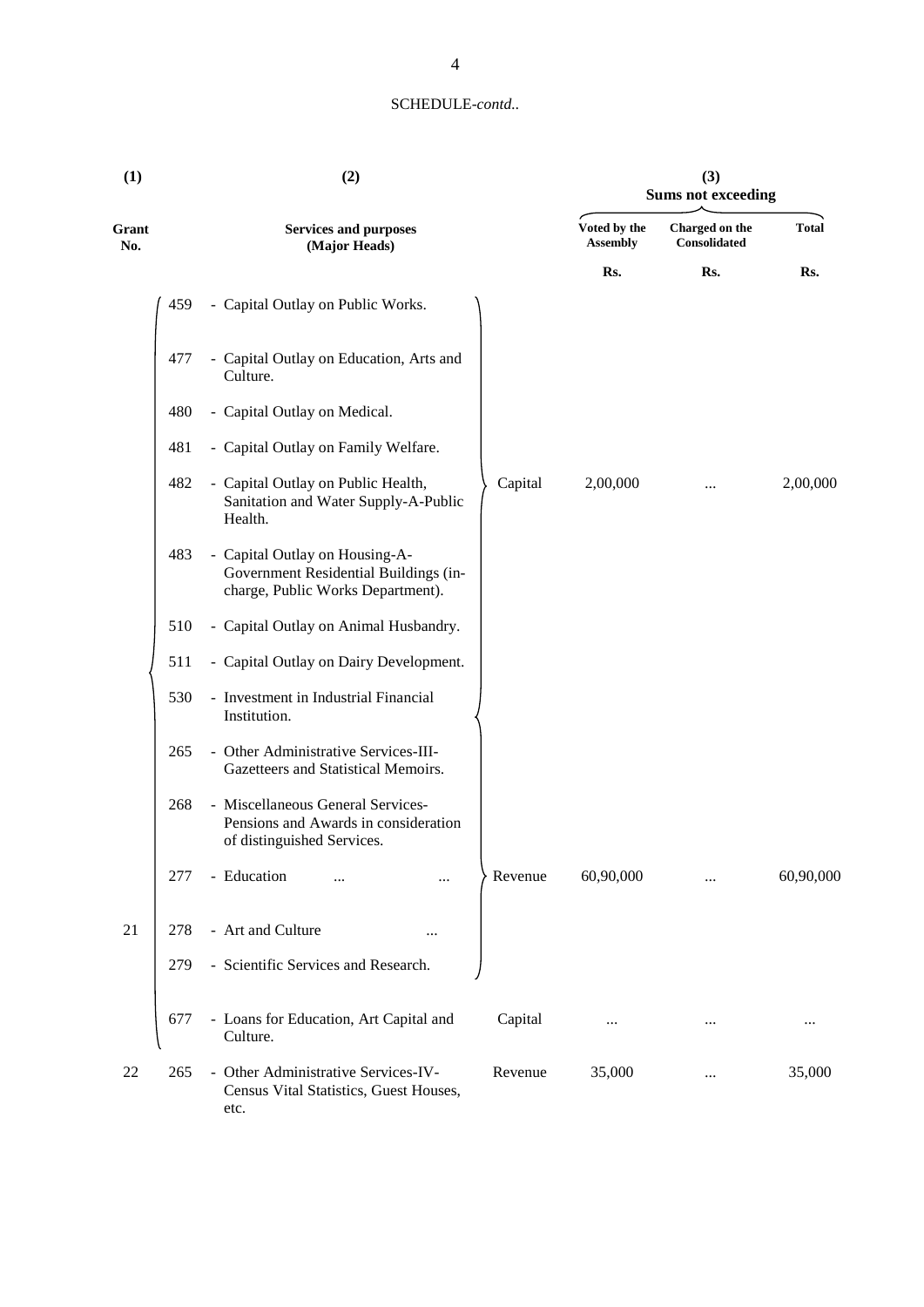| (1)          | (3)<br>(2)<br><b>Sums not exceeding</b>                                                                                                             |                                 |                                |              |
|--------------|-----------------------------------------------------------------------------------------------------------------------------------------------------|---------------------------------|--------------------------------|--------------|
| Grant<br>No. | <b>Services and purposes</b><br>(Major Heads)                                                                                                       | Voted by the<br><b>Assembly</b> | Charged on the<br>Consolidated | <b>Total</b> |
|              |                                                                                                                                                     | Rs.                             | Rs.                            | Rs.          |
|              | 280<br>- Medical<br>$\cdots$                                                                                                                        |                                 |                                |              |
|              | 281<br>- Family Welfare                                                                                                                             |                                 |                                |              |
| 27           | - Public Health, Sanitation and Water<br>282<br>Revenue<br>Supply-a-Public Health and Sanitation.                                                   | 6,56,103                        |                                | 6,56,103     |
|              | - Public Health, Sanitation and Water<br>282<br>Supply-B-Sewerage and Water Supply.                                                                 |                                 |                                |              |
|              | - Housing-C-Government Residential<br>283<br>Buildings.                                                                                             |                                 |                                |              |
| 28           | - Capital Outlay on Public Health,<br>482<br>Revenue<br>Sanitation and Water Supply.                                                                | 6,50,000                        |                                | 6,50,000     |
|              | - Loans for Public Health, Sanitation<br>682<br>Capital<br>and Water Supply.                                                                        |                                 |                                |              |
|              | - Urban Development-A-General-II-<br>284<br>Revenue<br>Town and regional Planning.                                                                  | 6,41,655                        |                                | 6,41,655     |
| 31           | - Capital Outlay on Urban<br>484<br>Capital<br>Development-A-General.                                                                               |                                 |                                |              |
| 32           | 285<br>- Information and Publicity<br>Revenue                                                                                                       | 55,000                          |                                | 55,000       |
|              | 288<br>- Social Security and Welfare-A-I-Civil<br>Supplies.<br>Revenue                                                                              | 1,76,000                        |                                | 1,76,000     |
|              | 309<br>- Food                                                                                                                                       |                                 |                                |              |
| 34           | - Capital Outlay on Social Security and<br>488<br>Welfare-E-Other Social Security and<br>Welfare Programmes-I-Civil Supplies<br>Capital<br>Schemes. |                                 |                                | $\cdots$     |
|              | - Capital Outlay on Food.<br>509                                                                                                                    |                                 |                                |              |
|              | 288<br>- Social Security and Welfare-E-Other<br>Revenue<br>Social Security and Welfare<br>Programmes-IV-Soldier's, Sailors' and<br>Airmen's Board.  | 2,500                           |                                | 2,500        |
| 37           | - Loans for Social Security and Welfare-<br>688<br>Capital.<br>II-Loans to Ex-Service Personnel.                                                    | $\cdots$                        | $\cdots$                       | $\cdots$     |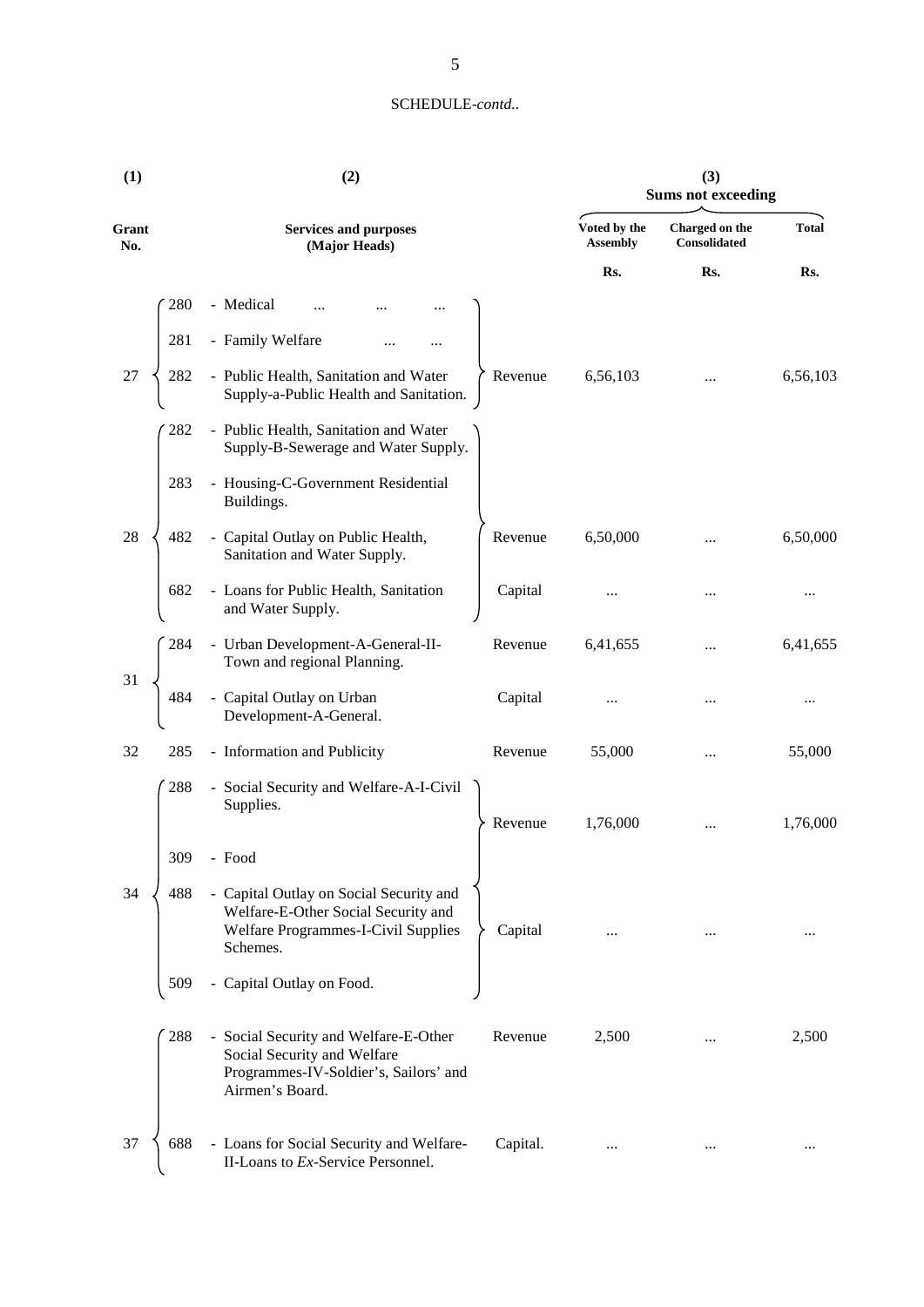| (1)          | (2)                                                                                                                                                               | (3)<br><b>Sums not exceeding</b> |                                |              |  |
|--------------|-------------------------------------------------------------------------------------------------------------------------------------------------------------------|----------------------------------|--------------------------------|--------------|--|
| Grant<br>No. | <b>Services and purposes</b><br>(Major Heads)                                                                                                                     | Voted by the<br><b>Assembly</b>  | Charged on the<br>Consolidated | <b>Total</b> |  |
|              |                                                                                                                                                                   | Rs.                              | Rs.                            | Rs.          |  |
| 45           | 305<br>- Agricultural/306-I-Minor Revenue<br>Revenue<br>Irrigation/295-Other Social and<br>Community Services/283-Housing-C-<br>Government Residential Buildings. | 6,45,000                         |                                | 6,45,000     |  |
|              | - Investments in Agricultural Financial<br>515<br>Institutions.<br>Capital                                                                                        | 90,00,000                        |                                | 90,00,000    |  |
|              | - Loans for Agriculture.<br>705                                                                                                                                   |                                  |                                |              |  |
| 50           | - Dairy Development and<br>311<br>Revenue                                                                                                                         | 3,00,000                         |                                | 3,00,000     |  |
|              | 283<br>- Housing -C- Government Residential<br>Buildings.                                                                                                         |                                  |                                |              |  |
|              | - Forest<br>313<br>Revenue                                                                                                                                        | 1,64,47,504                      | 55,586                         | 1,65,03,900  |  |
| 52           | - Capital Outlay on Forests.<br>513<br>Capital                                                                                                                    | 4,00,000                         |                                | 4,00,000     |  |
|              | - Community Development-283-<br>314<br>Housing 0C-Government Residential<br>Buildings and 288-Social Security and<br>Welfare.                                     |                                  |                                |              |  |
| 53           | - Community Development-II-C-Rural<br>314<br>Revenue<br>Works Programme.                                                                                          | 50,20,000                        |                                | 50,20,000    |  |
|              | - Loans for Community Development.<br>714<br>Capital                                                                                                              |                                  |                                | $\cdots$     |  |
|              | $\int$ 320 - Industries<br>Capital                                                                                                                                |                                  |                                |              |  |
|              | - Capital Outlay on Industrial Research<br>520<br>and Development.                                                                                                |                                  |                                |              |  |
| 54           | - Capital On Machinery and Engineering<br>522<br>Industries.<br>Capital                                                                                           | 50,00,000                        |                                | 50,00,000    |  |
|              | - Capital Outlay on Consumer<br>526<br>Industries.                                                                                                                |                                  |                                |              |  |
|              | - Loans for Industrial Research and<br>720<br>Development.                                                                                                        |                                  |                                |              |  |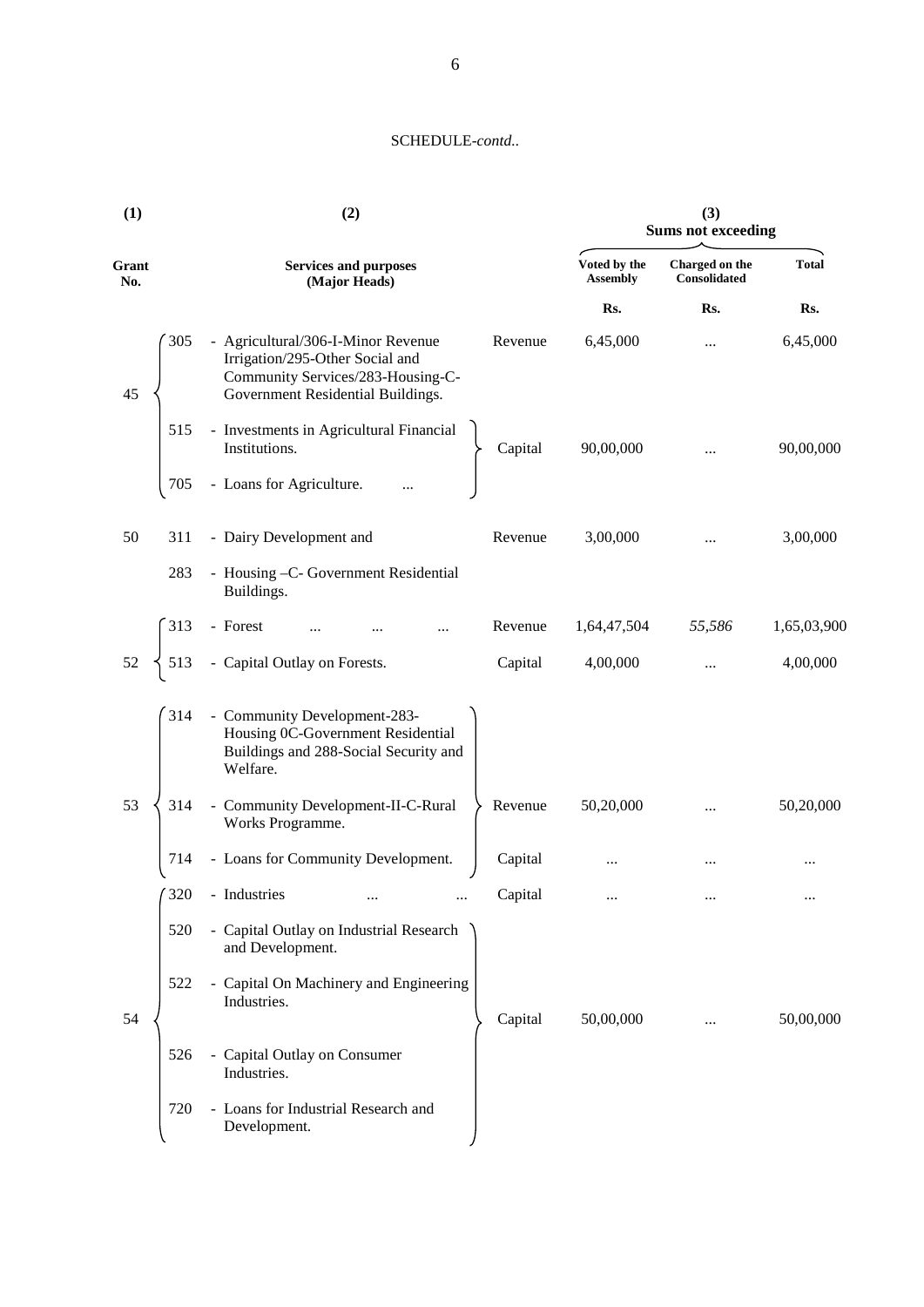| (1)              | (2)                                                                                                                       | (3)<br><b>Sums not exceeding</b> |                                 |                                |              |
|------------------|---------------------------------------------------------------------------------------------------------------------------|----------------------------------|---------------------------------|--------------------------------|--------------|
| Grant<br>No.     | <b>Services and purposes</b><br>(Major Heads)                                                                             |                                  | Voted by the<br><b>Assembly</b> | Charged on the<br>Consolidated | <b>Total</b> |
|                  |                                                                                                                           |                                  | Rs.                             | Rs.                            | Rs.          |
| 321              | - Village and Small Industries-I-<br>Handlooms and Sericulture and 283-<br>Housing-C-Government Residential<br>Buildings. | Revenue                          | 1,50,000                        |                                | 1,50,000     |
| 55<br>698<br>721 | - Loans to Co-operative Society.<br>- Loans for Village and Small                                                         | Capital                          |                                 |                                |              |
|                  | Industries-I-Handloom and Sericulture.                                                                                    |                                  |                                 |                                |              |
| 321              | - Village and Small Industries-II-Small<br>Industries and 283-Housing-C-<br>Government Residential Buildings.             | Revenue                          | 13,00,000                       |                                | 13,00,000    |
| 56<br>521        | - Capital Outlay on Village and Small<br>Industries-II-Small Industries.                                                  | Capital                          |                                 | 8,15,035                       | 8,15,035     |
| 721              | - Loans for Village and Small<br>Industries-II-Small Industries.                                                          |                                  |                                 |                                |              |
| 328<br>57        | - Mines and Minerals-B-Regulation and<br>Development of Mines.                                                            |                                  |                                 |                                |              |
| 528              | - Capital Outlay on Mining and<br>Metallurgical Industries.                                                               | Capital                          |                                 |                                |              |
| 339              | - Tourism                                                                                                                 | Revenue                          | $\cdots$                        |                                | $\cdots$     |
|                  | Capital Outlay on Other Transport and<br>Communication Services.                                                          | Capital                          | 50,000                          |                                | 50,000       |
| 59A<br>500       | - Investment in General Financial and<br>Trading Institutions.                                                            | Capital                          | 3,75,000                        |                                | 3,75,000     |
| 766<br>61        | - Loans to Government Servants.                                                                                           | Capital                          | 24,25,000                       | $\cdots$                       | 24,25,000    |
|                  | <b>Total</b>                                                                                                              | $\cdots$                         | 6,27,13,054                     | 13,76,421                      | 6,40,89,475  |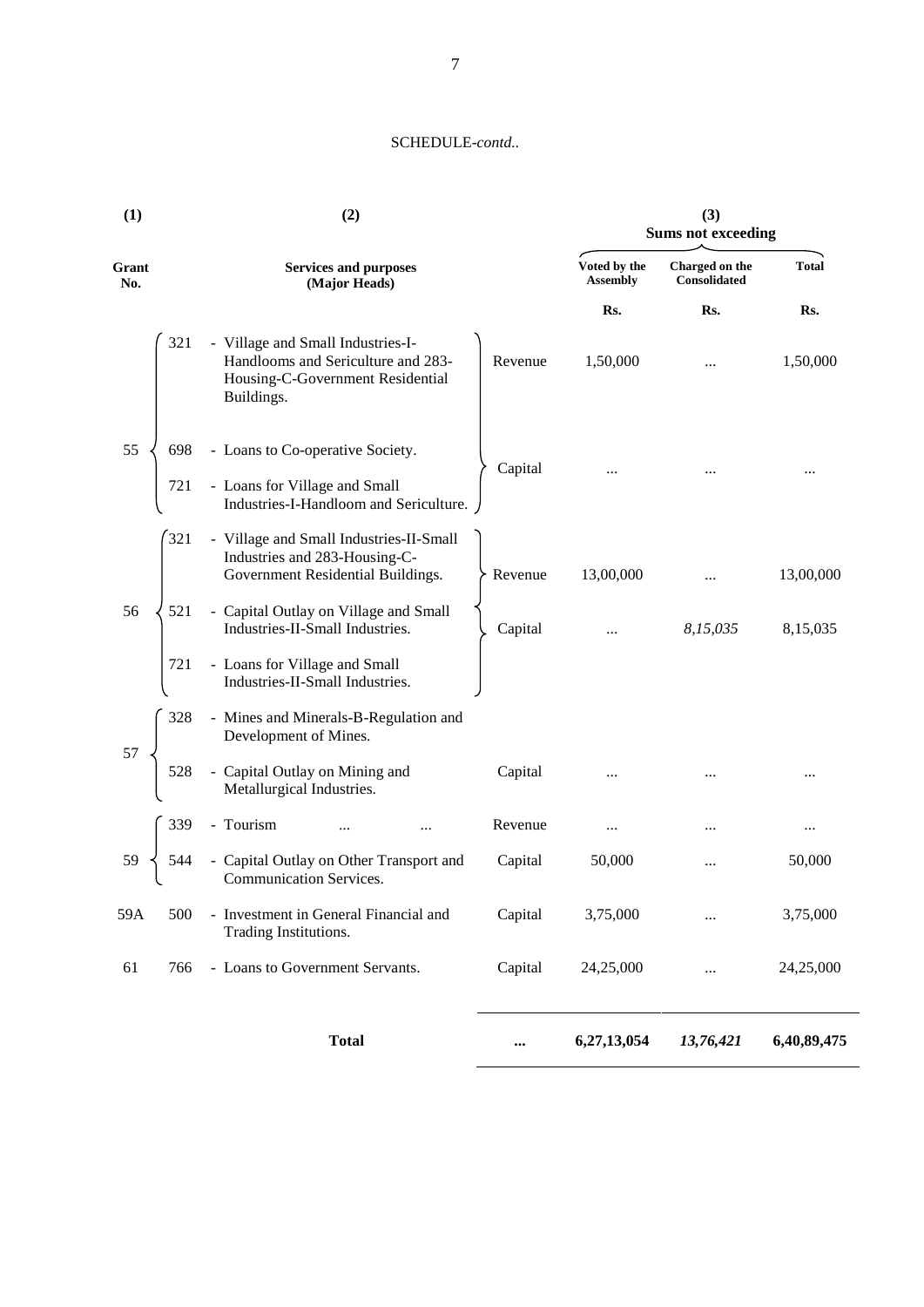#### **MEGHALAYA ACT 2 OF 1982**

#### **THE MEGHALAYA APPROPRIATION (VOTE ON ACCOUNT) ACT, 1982**

(As passed by the Assembly)

[Received the assent of the Governor on the  $28<sup>th</sup>$  March, 1982]

(Published in the *Gazette of Meghalaya*, Extraordinary, dated 29<sup>th</sup> March, 1982)

**An**

**Act**

#### **to provide for the withdrawal of certain sums from and out of the Consolidated Fund of Meghalaya for the services of a part of financial year,1982-83**

Be it enacted by the Legislature of Meghalaya in the Thirty-third Year of the Republic of India as follows:-

| Short title and<br>commencement.                                                                                                  | 1. (1) This Act may be called the Meghalaya Appropriation (Vote on<br>account) Act, 1982.                                                                                                                                                                                                                                                                                                                                                                                                             |
|-----------------------------------------------------------------------------------------------------------------------------------|-------------------------------------------------------------------------------------------------------------------------------------------------------------------------------------------------------------------------------------------------------------------------------------------------------------------------------------------------------------------------------------------------------------------------------------------------------------------------------------------------------|
|                                                                                                                                   | (2) It shall come into force on the first day of April, 1982.                                                                                                                                                                                                                                                                                                                                                                                                                                         |
| Withdrawal of<br>Rs.35, 92, 03,000 from<br>and out of the<br>Consolidated Fund of<br>Meghalaya for the<br>Financial year 1982-83. | 2. From and out of the Consolidated Fund of Meghalaya there may<br>be withdrawn sums not exceeding those specified in column (3) of<br>the Schedule amounting in the aggregate to the sum of thirty-five<br>crores, ninety-two lakhs and three thousand rupees towards<br>defraying the several charges which will come in course of<br>payment during the period of three months beginning on the first<br>day of April, 1982 in respect of the services specified in column<br>(2) of the Schedule. |
| Appropriation.                                                                                                                    | 3. The sums authorised to be withdrawn from and out of the<br>Consolidated Fund of Meghalaya by this Act, shall be<br>appropriated for the services and purposes expressed in the<br>Schedule in relation to the financial year 1982-83.                                                                                                                                                                                                                                                              |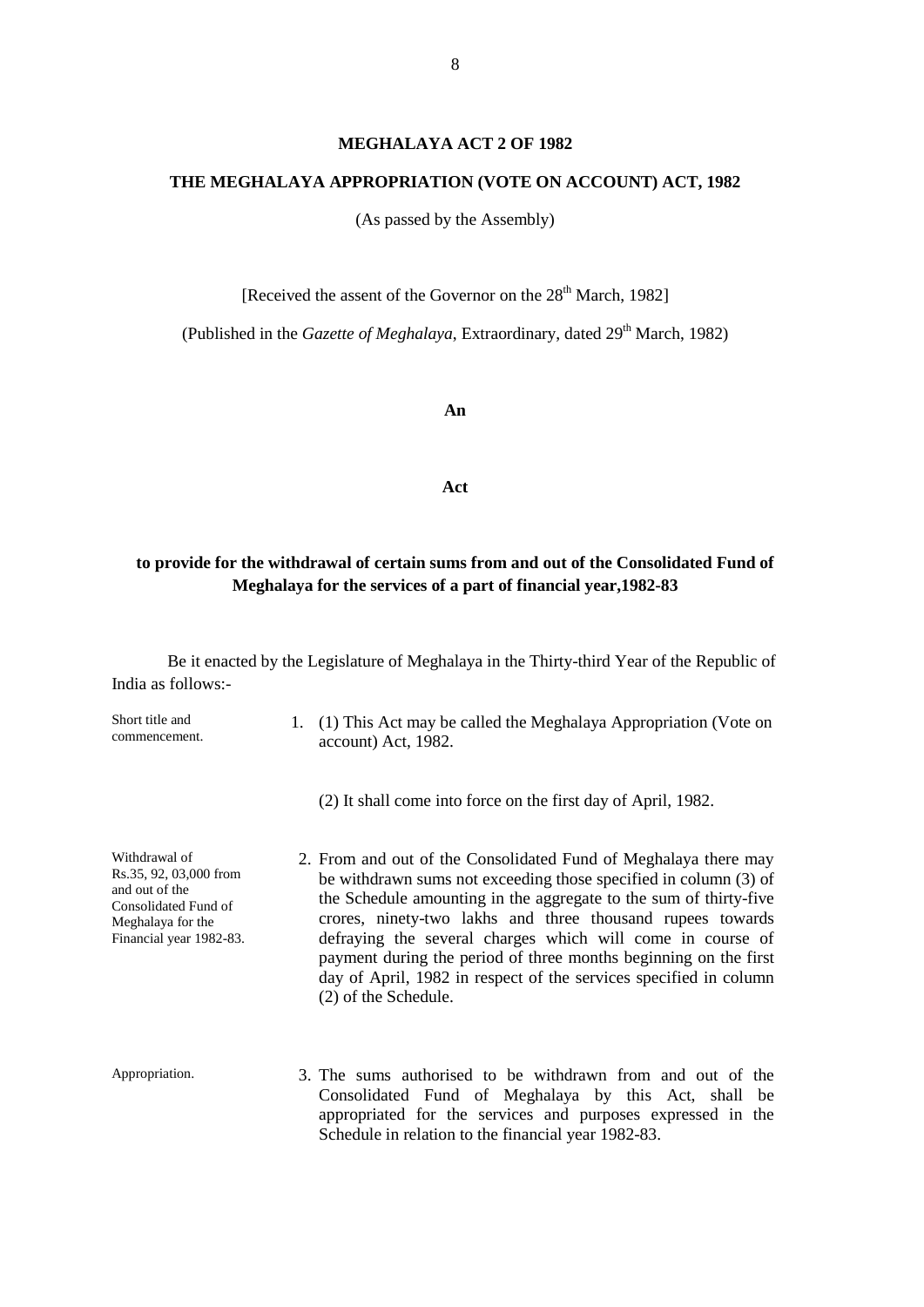#### **SCHEDULE**

#### (*See* Sections 2 and 3)

| (1)              |                          | (2)                                                                                                                             |                                          |                                            | (3)<br><b>Sums not exceeding</b> |                                               |  |  |
|------------------|--------------------------|---------------------------------------------------------------------------------------------------------------------------------|------------------------------------------|--------------------------------------------|----------------------------------|-----------------------------------------------|--|--|
| Grant<br>No.     |                          | <b>Services and purposes</b><br>(Major Heads)                                                                                   |                                          | Voted by the<br><b>Assembly</b>            | Charged on the<br>Consolidated   | <b>Total</b>                                  |  |  |
|                  |                          |                                                                                                                                 |                                          | Rs.                                        | Rs.                              | Rs.                                           |  |  |
| 1                | 211                      | - Parliament/State/Union Territory<br>Legislatures-B-State Legislatures.                                                        | Revenue                                  | 11,96,500                                  | 52,800                           | 12,49,300                                     |  |  |
| 2<br>3<br>4<br>5 | 212<br>213<br>214<br>215 | - Governor<br>- Council of Ministers<br>- Administration of Justice<br>- Elections<br>$\cdots$                                  | Revenue<br>Revenue<br>Revenue<br>Revenue | 2,500<br>5,69,200<br>5,62,200<br>14,65,500 | 3,49,500<br>1,20,000<br>$\cdots$ | 3,52,000<br>5,69,200<br>6,82,200<br>14,65,500 |  |  |
|                  | 229                      | - Land Revenue                                                                                                                  |                                          |                                            |                                  |                                               |  |  |
|                  | 288                      | - Social Security and Welfare-B-II-<br>Relief and Rehabilitation of Displaced<br>Persons.                                       |                                          |                                            |                                  |                                               |  |  |
|                  | 289                      | - Relief on account of Natural<br>Calamities.                                                                                   | Revenue                                  | 17,89,800                                  |                                  | 17,89,800                                     |  |  |
|                  | 295                      | - Other Social and Community Services.                                                                                          |                                          |                                            |                                  |                                               |  |  |
|                  | 304                      | - Other General Economic Services-III-<br>Land Ceiling.                                                                         |                                          |                                            |                                  |                                               |  |  |
|                  | 688                      | - Loans for Social Security and Welfare-<br>III-Welfare of Scheduled Castes,<br>Scheduled Tribes and Other Backward<br>Classes. | Capital                                  | 5,000                                      |                                  | 5,000                                         |  |  |
|                  | 695                      | - Loans for other Social and Community<br>Services.                                                                             |                                          |                                            |                                  |                                               |  |  |
|                  | 705                      | - Loans for Agriculture<br>$\cdots$                                                                                             |                                          |                                            |                                  |                                               |  |  |
|                  | 230                      | - Stamps and Registration                                                                                                       | Revenue                                  | 53,300                                     |                                  | 53,300                                        |  |  |
| 8                | 239                      | - State Excise                                                                                                                  | Revenue                                  | 6,02,200                                   |                                  | 6,02,200                                      |  |  |
| 9                | 240                      | - Sales Tax and 245-I-Other Taxes and<br>Duties on Commodities and Services.                                                    | Revenue                                  | 4,55,000                                   |                                  | 4,55,000                                      |  |  |
|                  | 241                      | - Taxes on Vehicles                                                                                                             |                                          |                                            |                                  |                                               |  |  |
|                  | 265                      | - Other Administrative Services-II-<br>Motor Garages, etc.                                                                      | Revenue                                  | 9,09,000                                   |                                  | 9,09,000                                      |  |  |
| 10               | 338                      | - Roads and Water Transport Services.                                                                                           |                                          |                                            |                                  |                                               |  |  |
|                  | 538                      | - Capital Outlay on Road and Water<br>Transport Services, etc.                                                                  | Capital                                  | 43,75,000                                  |                                  | 43,75,000                                     |  |  |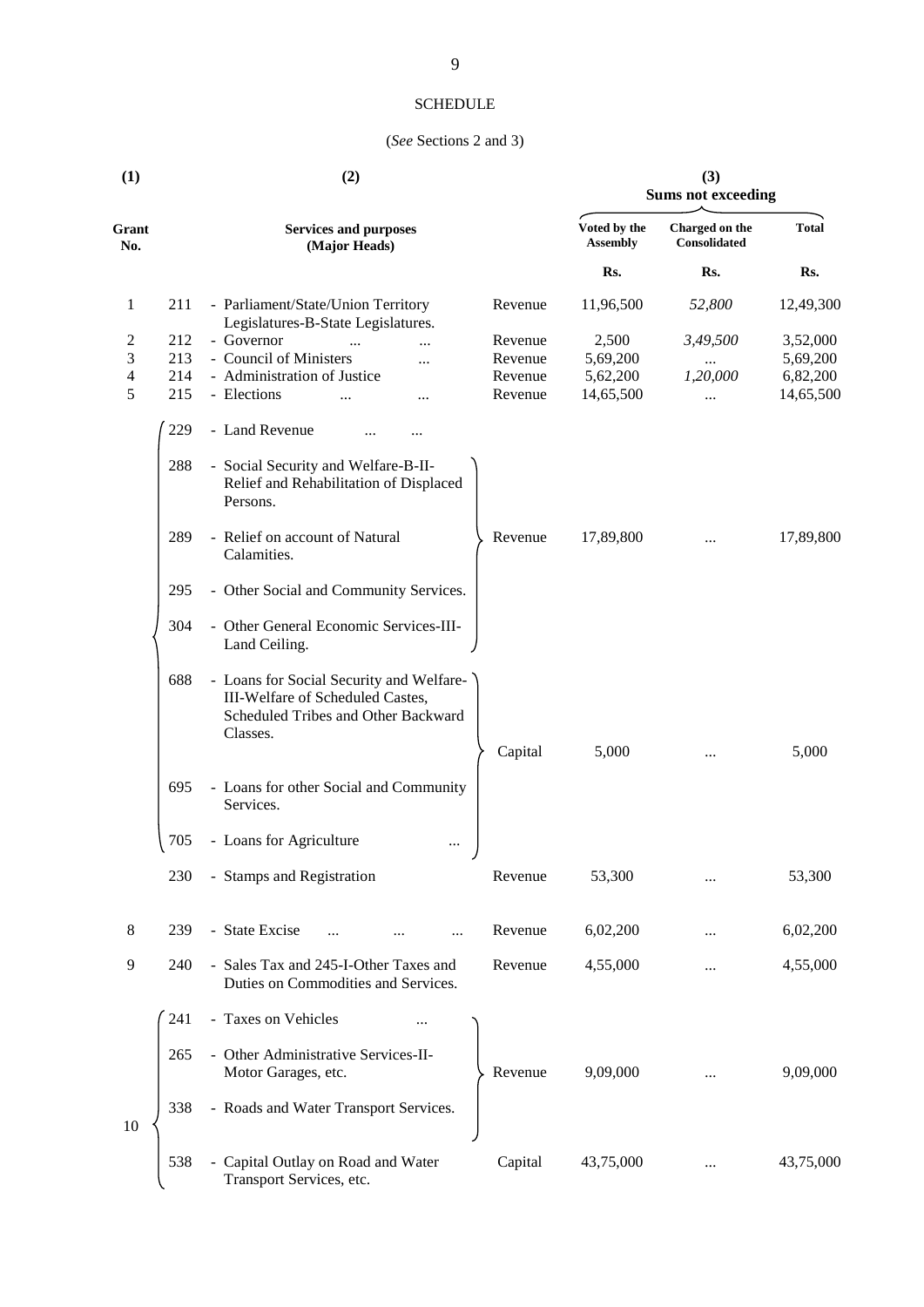| (1)          | (2) |                                                                                             |         | (3)<br><b>Sums not exceeding</b> |                                       |              |  |
|--------------|-----|---------------------------------------------------------------------------------------------|---------|----------------------------------|---------------------------------------|--------------|--|
| Grant<br>No. |     | <b>Services and purposes</b><br>(Major Heads)                                               |         | Voted by the<br><b>Assembly</b>  | Charged on the<br><b>Consolidated</b> | <b>Total</b> |  |
|              |     |                                                                                             |         | Rs.                              | Rs.                                   | Rs.          |  |
|              | 245 | - Other Taxes and Duties on<br>Commodities and Services-II-<br>Inspectorate of electricity. | Revenue |                                  |                                       |              |  |
| 11           | 331 | - Water and Power Development<br>Services-B-Power Development.                              | Revenue | 75,500                           |                                       | 75,500       |  |
|              | 734 | - Loans for Power Projects.                                                                 | Capital |                                  |                                       | $\cdots$     |  |
| 12           | 247 | - Other Fiscal Services-Promotion of<br>Small Savings.                                      | Revenue | 22,500                           |                                       | 22,500       |  |
|              | 248 | - Appropriation for Reduction or<br>Avoidance of Debt (Charged).                            | Revenue | $\cdots$                         |                                       | $\cdots$     |  |
|              | 249 | - Interest Payment (Charged).                                                               | Revenue |                                  | 74,57,200                             | 74,57,200    |  |
|              | 251 | - Public Service Commission (Charged).                                                      | Revenue |                                  | 1,85,000                              | 1,85,000     |  |
|              | 252 | - Secretariat-General Services-I-Civil<br>Departments.                                      |         |                                  |                                       |              |  |
| 13           | 276 | - Secretariat-Economic Services-I-Civil<br>Departments.                                     | Revenue | 43,32,500                        |                                       | 43,32,500    |  |
|              | 296 | - Secretariat-Economic Services-I-Civil<br>Departments.                                     |         |                                  |                                       |              |  |
| 14           | 253 | - District Administration                                                                   | Revenue | 15,31,300                        |                                       | 15,31,300    |  |
| 15           | 254 | - Treasury and Accounts administration.                                                     | Revenue | 7,91,200                         |                                       | 7,91,200     |  |
|              | 255 | - Police                                                                                    |         |                                  |                                       |              |  |
|              | 260 | - Fire Protection and Control.                                                              | Revenue | 2,05,49,300                      |                                       | 2,05,49,300  |  |
| 16           | 283 | - Housing-C-Government Residential<br>Buildings.                                            |         |                                  |                                       |              |  |
|              | 459 | - Capital Outlay on Public Works<br>(Police).                                               | Capital | 30,13,300                        |                                       | 30,13,300    |  |
|              | 483 | - Capital Outlay on Housing (Police).                                                       |         |                                  |                                       |              |  |
| 17           | 256 | - Jails<br>.                                                                                | Revenue | 6,51,200                         |                                       | 6,51,200     |  |
| 18           | 258 | - Stationery and Printing<br>                                                               | Revenue | 18,78,700                        |                                       | 18,78,700    |  |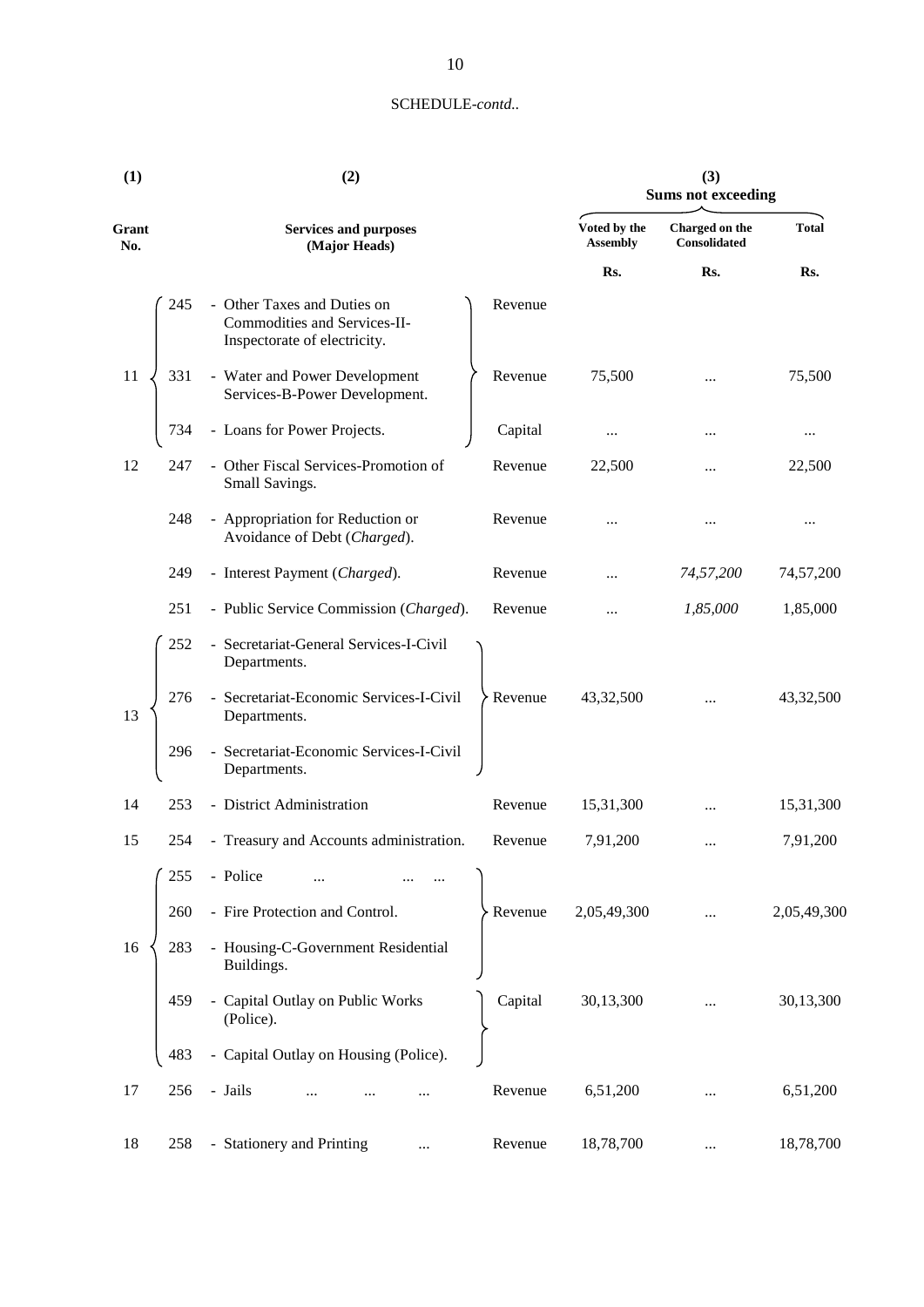| (1)          | (2)                                                                                                                       | (3)<br><b>Sums not exceeding</b> |                                       |              |  |
|--------------|---------------------------------------------------------------------------------------------------------------------------|----------------------------------|---------------------------------------|--------------|--|
| Grant<br>No. | <b>Services and purposes</b><br>(Major Heads)                                                                             | Voted by the<br><b>Assembly</b>  | Charged on the<br><b>Consolidated</b> | <b>Total</b> |  |
|              |                                                                                                                           | Rs.                              | Rs.                                   | Rs.          |  |
|              | - Secretariat-General Services-II-Public<br>252<br>Works Department-Secretariat.                                          |                                  |                                       |              |  |
|              | - Public Works<br>259                                                                                                     |                                  |                                       |              |  |
|              | - Education<br>277<br>Revenue                                                                                             | 1,10,82,300                      |                                       | 1,10,82,300  |  |
|              | - Housing-II-C-Government Residential<br>283<br>Buildings (I/c. P.W.D.).                                                  |                                  |                                       |              |  |
|              | - Capital Outlay on Public Works.<br>459<br>- Capital Outlay on Education, Arts and<br>477<br>Culture.                    |                                  |                                       |              |  |
| 19           | - Capital Outlay on Medical.<br>480                                                                                       |                                  |                                       |              |  |
|              | - Capital Outlay on Family Welfare.<br>481                                                                                |                                  |                                       |              |  |
|              | - Capital Outlay on Public Health,<br>482<br>Sanitation and Water Supply-A-Public<br>Health.<br>Capital                   | 76,82,200                        |                                       | 76,82,200    |  |
|              | - Capital Outlay on Housing-a-<br>483<br>Government Residential Buildings (in-<br>charge Public Works Department).        |                                  |                                       |              |  |
|              | - Capital Outlay on Animal Husbandry.<br>510                                                                              |                                  |                                       |              |  |
|              | 511<br>- Capital Outlay on Dairy Development.                                                                             |                                  |                                       |              |  |
|              | 530<br>- Investment in Industrial Financial<br>Institution.                                                               |                                  |                                       |              |  |
| 20           | - Other Administrative Services-I-Civil<br>265<br>Revenue<br>Defence and Home Guards.                                     | 27,50,000                        |                                       | 27,50,000    |  |
|              | 265<br>- Other Administrative Services-III-<br>Gazetteers and Statistical Memoirs.                                        |                                  |                                       |              |  |
| 21           | 268<br>- Miscellaneous General Services-<br>Pensions and Awards in consideration<br>Revenue<br>of distinguished Services. | 3,03,48,000                      |                                       | 3,03,48,000  |  |
|              | - Education<br>277                                                                                                        |                                  |                                       |              |  |
|              | - Arts and Culture<br>278<br>                                                                                             |                                  |                                       |              |  |
|              | - Scientific Services and Research.<br>279                                                                                |                                  |                                       |              |  |
|              | - Loans for Education, Arts and Culture.<br>Capital<br>677                                                                | 5,000                            |                                       | 5,000        |  |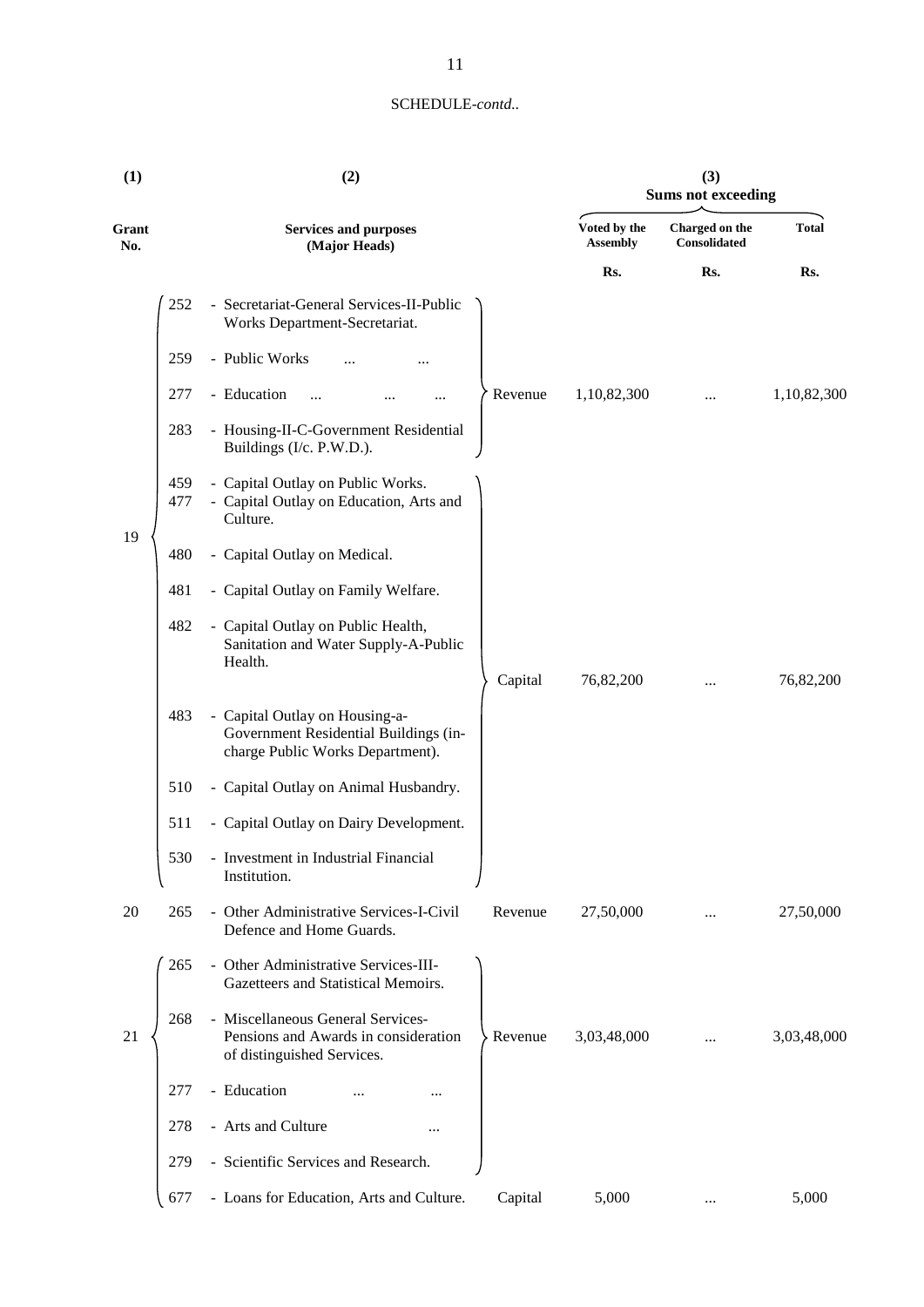| (1)          |     | (2)                                                                                    |         | (3)<br><b>Sums not exceeding</b> |                                |              |  |
|--------------|-----|----------------------------------------------------------------------------------------|---------|----------------------------------|--------------------------------|--------------|--|
| Grant<br>No. |     | <b>Services and purposes</b><br>(Major Heads)                                          |         | Voted by the<br><b>Assembly</b>  | Charged on the<br>Consolidated | <b>Total</b> |  |
|              |     |                                                                                        |         | Rs.                              | Rs.                            | Rs.          |  |
| 22           | 265 | - Other Administrative Services-IV-<br>Census, Vital Statistics, Guest Houses,<br>etc. | Revenue | 5,34,500                         | $\cdots$                       | 5,34,500     |  |
| 23           | 265 | - Other Administrative Services-V-<br>Miscellaneous Administrative<br>Services.        | Revenue | 1,79,800                         | $\cdots$                       | 1,79,800     |  |
| 24           | 265 | - Pension and other Retirement Benefits.                                               | Revenue | 10,28,500                        |                                | 10,28,500    |  |
| 25           | 267 | - Aid Materials and Equipments.                                                        | Revenue | 10,16,900                        |                                | 10,16,900    |  |
| 26           | 268 | - Miscellaneous General Services.                                                      | Revenue |                                  |                                |              |  |
|              |     |                                                                                        |         |                                  |                                |              |  |
|              | 280 | - Medical<br>$\ddotsc$                                                                 |         |                                  |                                |              |  |
|              | 281 | - Family Welfare<br>                                                                   |         |                                  |                                |              |  |
| 27           | 282 | - Public Health, Sanitation and Water<br>Supply-A-Public Health and<br>Sanitation.     | Revenue | 1,84,28,000                      | $\cdots$                       | 1,84,28,000  |  |
|              |     |                                                                                        |         |                                  |                                |              |  |
|              | 282 | - Public Health, Sanitation and Water<br>Supply-B-Sewerage and Water Supply.           |         |                                  |                                |              |  |
|              | 283 | - Housing-C-Government Residential<br>Buildings.                                       | Revenue | 42,73,000                        |                                | 42,73,000    |  |
| 28           |     |                                                                                        |         |                                  |                                |              |  |
|              | 482 | - Capital Outlay on Public Health,<br>Sanitation and Water Supply.                     |         |                                  |                                |              |  |
|              |     |                                                                                        | Capital | 2,38,32,500                      | $\cdots$                       | 2,38,32,500  |  |
|              | 682 | - Loans for Public Health, Sanitation                                                  |         |                                  |                                |              |  |

and Water Supply.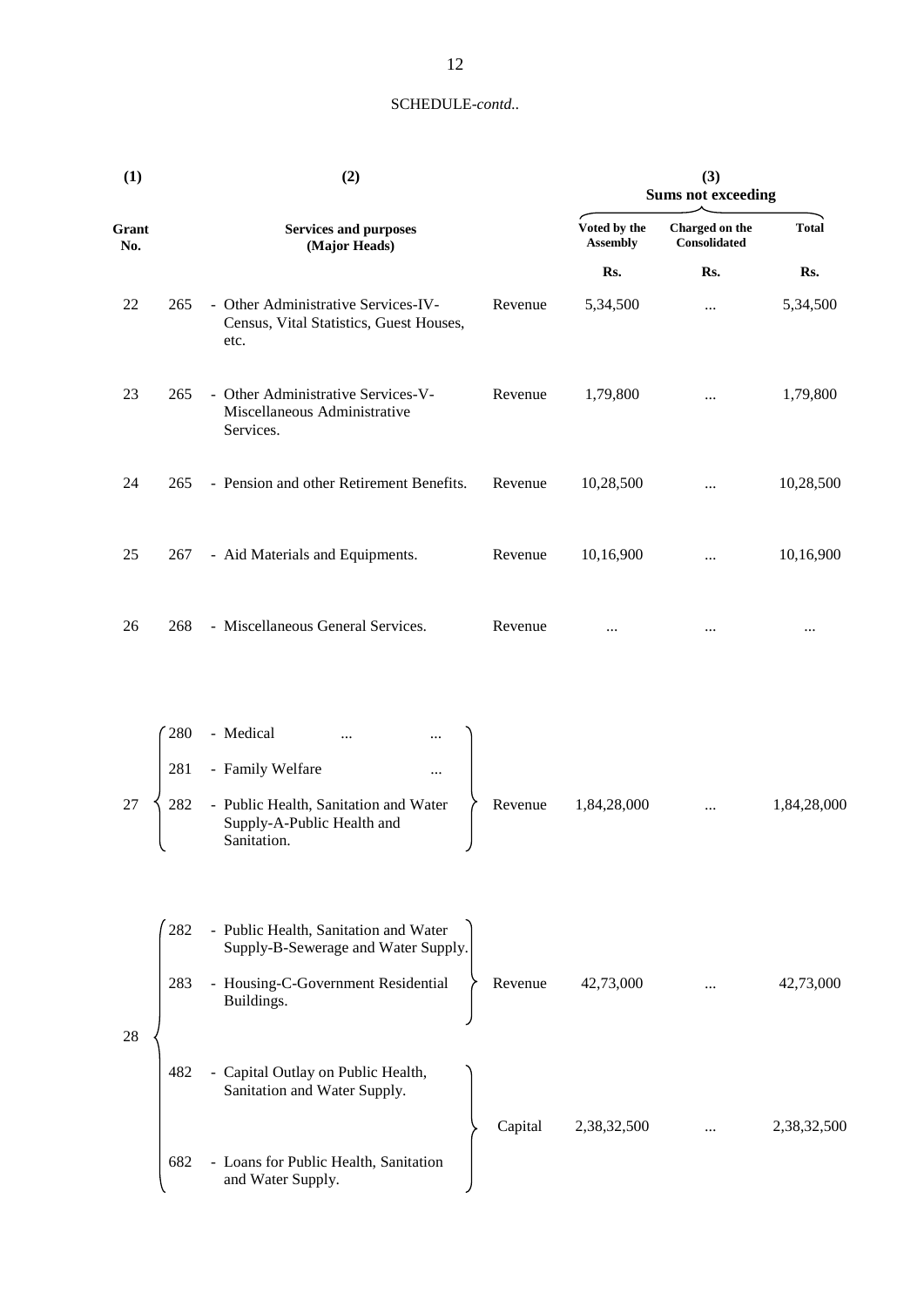| (1)          | (2)                                                                                                                                                |         |                                 | (3)<br><b>Sums not exceeding</b> |              |
|--------------|----------------------------------------------------------------------------------------------------------------------------------------------------|---------|---------------------------------|----------------------------------|--------------|
| Grant<br>No. | <b>Services and purposes</b><br>(Major Heads)                                                                                                      |         | Voted by the<br><b>Assembly</b> | Charged on the<br>Consolidated   | <b>Total</b> |
|              |                                                                                                                                                    |         | Rs.                             | Rs.                              | Rs.          |
|              | 283 - Housing-I-A-General and B-Housing<br>Schemes.<br>683 - Loans for Housing                                                                     | Revenue | 1,09,300                        |                                  | 1,09,300     |
|              |                                                                                                                                                    | Capital | 5,80,000                        | $\cdots$                         | 5,80,000     |
|              | $30 \begin{cases}\n284 - \text{Urban Development-A-General-I-Municipal Administration.} \\ 684 - \text{Loans for Urban Development.}\n\end{cases}$ | Revenue | 1,90,700                        |                                  | 1,90,700     |
|              |                                                                                                                                                    | Capital | $\ldots$                        |                                  |              |
| 284          | - Urban Development-A-General-II-<br>Town and Regional Planning.                                                                                   | Revenue | 6,90,300                        |                                  | 6,90,300     |
| 31<br>484    | - Capital Outlay on Urban<br>Development-A-General.                                                                                                | Capital | 6,25,000                        | $\cdots$                         | 6,25,000     |
| 32<br>285    | - Information and Publicity.                                                                                                                       | Revenue | 5,82,500                        | $\cdots$                         | 5,82,500     |
| 287          | - Labour and Employment-I-A-Labour.                                                                                                                |         |                                 |                                  |              |
| 287<br>33    | - Labour and Employment-II-A-Labour-<br>Inspectorate of Factories and Steam<br>Boilers.                                                            | Revenue | 13,72,200                       |                                  | 13,72,200    |
| 287          | - Labour and Employment-III-B-<br>Employment and Training.                                                                                         |         |                                 |                                  |              |
| 288          | - Social Security and Welfare-A-I-Civil<br>Supplies.                                                                                               | Revenue | 6,44,300                        |                                  | 6,44,300     |
| 309          | - Food                                                                                                                                             |         |                                 |                                  |              |
| 34<br>488    | - Capital Outlay on Social Security and<br>Welfare-E-Other Social Security and<br>Welfare Programmes-I-Civil Supplies<br>Schemes.                  | Capital | 5,000                           |                                  | 5,000        |
| 509          | Capital Outlay on Food.                                                                                                                            |         |                                 |                                  |              |
| 288          | - Social Security and Welfare-B-II-<br>Relief and Rehabilitation of Displaced<br>Persons.                                                          | Revenue | 12,500                          |                                  | 12,500       |
| 35           |                                                                                                                                                    | Capital |                                 |                                  |              |
| 688          | - Loans for Social Security and Welfare-<br>I-Relief Measures and Rehabilitation<br>Schemes.                                                       |         |                                 |                                  |              |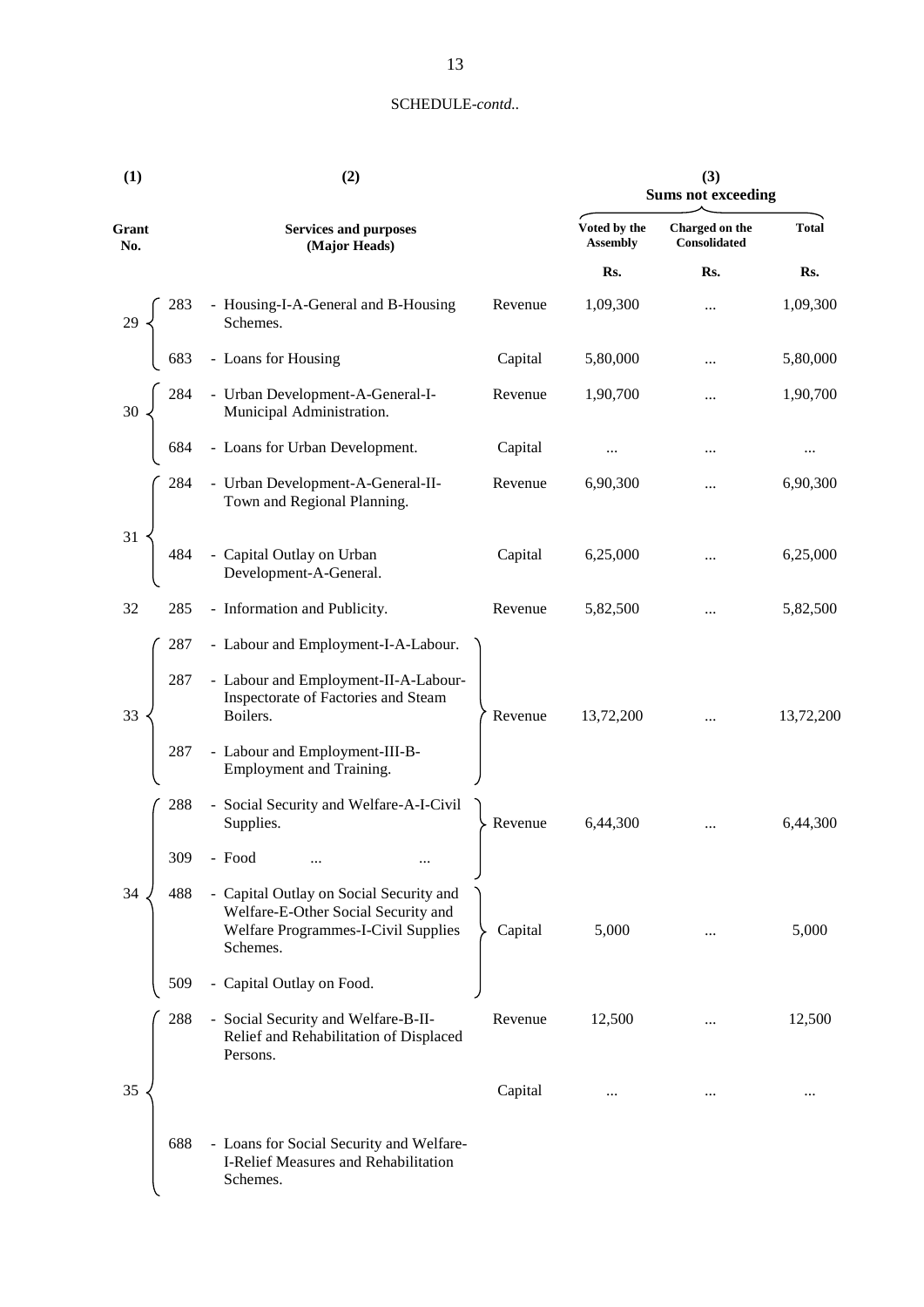| (1)          |     | (2)                                                                                                                                      | (3)<br><b>Sums not exceeding</b> |                                 |                                       |              |
|--------------|-----|------------------------------------------------------------------------------------------------------------------------------------------|----------------------------------|---------------------------------|---------------------------------------|--------------|
| Grant<br>No. |     | <b>Services and purposes</b><br>(Major Heads)                                                                                            |                                  | Voted by the<br><b>Assembly</b> | Charged on the<br><b>Consolidated</b> | <b>Total</b> |
|              |     |                                                                                                                                          |                                  | Rs.                             | Rs.                                   | Rs.          |
|              | 288 | - Social Security and Welfare-C-III-<br>Welfare of Scheduled Castes,<br>Scheduled Tribes and Other Backward<br>Classes-D-Social Welfare. | Revenue                          | 31,20,500                       |                                       | 31,20,500    |
| 36           | 688 | - Loans for Social Security and Welfare-<br>C-III-Welfare of the Scheduled Castes,<br>Scheduled Tribes and Other Backward<br>Classes.    | Capital                          |                                 |                                       |              |
| 37           | 288 | - Social Security and Welfare-E-Other<br>Social Security and welfare<br>Programmes-IV-Soldiers', Sailor's and<br>Airmen's Board.         | Revenue                          | 40,200                          |                                       | 40,200       |
|              | 688 | - Loans for Social Security and Welfare-<br>II-Loans to Ex-Service Personnels.                                                           | Capital                          |                                 |                                       |              |
| 38           | 288 | - Social Security and Welfare-E-Other<br>Social Security and Welfare<br>Programmes-V-Other Programmes.                                   | Revenue                          | 30,000                          |                                       | 30,000       |
| 39           | 295 | - Other Social and Community Services.                                                                                                   | Revenue                          | 82,500                          |                                       | 82,500       |
| 40           | 296 | - Secretariat-Economic Services-II-<br>Planning Boards and attached Offices.                                                             | Revenue                          | 4,94,800                        |                                       | 4,94,800     |
|              | 298 | - Co-operation                                                                                                                           | Revenue                          | 34,14,000                       |                                       | 34,14,000    |
|              | 498 | - Capital Outlay on Co-operation.                                                                                                        |                                  |                                 |                                       |              |
| 41           | 505 | - Capital Outlay on Agriculture.                                                                                                         | Capital                          | 25,70,000                       |                                       | 25,70,000    |
|              | 698 | - Loans to Co-operative Societies.                                                                                                       |                                  |                                 |                                       |              |
|              | 299 | - Special and Backward Areas-C-North<br>Eastern Areas.                                                                                   | Revenue                          | 26,63,000                       |                                       | 26,63,000    |
| 42           | 499 | - Capital Outlay on Special and<br>Backward Areas-C-North Eastern<br>Areas.                                                              | Capital                          | 71,26,700                       |                                       | 71,26,700    |
|              | 699 | - Loans for Special and Backward<br>Areas-C-North Eastern Areas.                                                                         |                                  |                                 |                                       |              |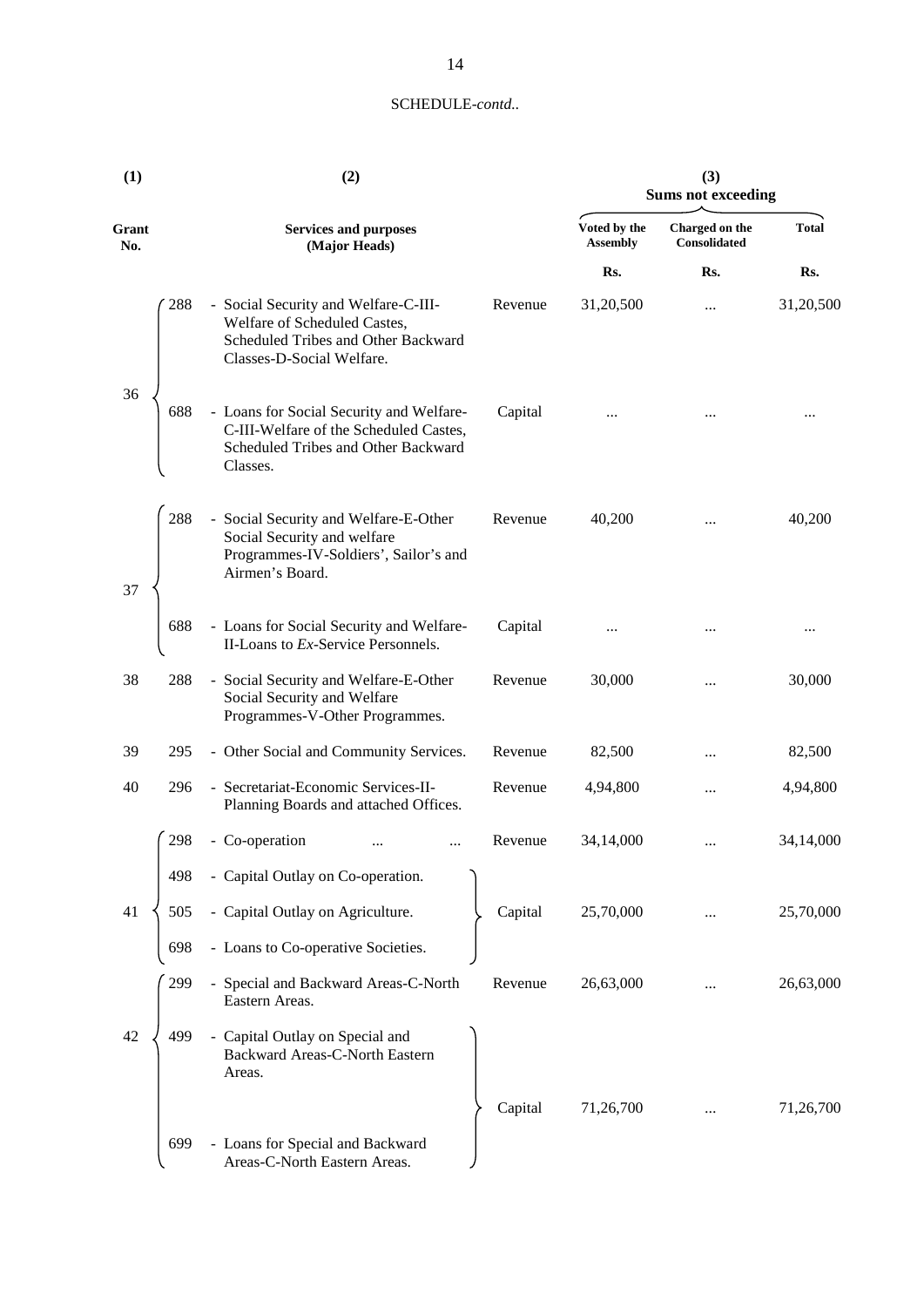| (1)          |     | (2)                                                                                                                                    | (3)<br><b>Sums not exceeding</b> |                                 |                                |              |
|--------------|-----|----------------------------------------------------------------------------------------------------------------------------------------|----------------------------------|---------------------------------|--------------------------------|--------------|
| Grant<br>No. |     | <b>Services and purposes</b><br>(Major Heads)                                                                                          |                                  | Voted by the<br><b>Assembly</b> | Charged on the<br>Consolidated | <b>Total</b> |
|              |     |                                                                                                                                        |                                  | Rs.                             | Rs.                            | Rs.          |
| 43           | 304 | - Other General Economic Revenue<br>Services-I-Economic Advice and<br>Statistics.                                                      | Revenue                          | 7,20,000                        |                                | 7,20,000     |
| 44           | 304 | - Other General Economic Services-II-<br>Regulation of Weights and Measures.                                                           | Revenue                          | 2,58,800                        |                                | 2,58,800     |
| 45           | 305 | - Agriculture/306-I-Minor Irrigation,<br>295/Other Social and Community<br>Services/283-Housing-C-Government<br>Residential Buildings. | Revenue                          | 1,23,78,800                     |                                | 1,23,78,800  |
|              | 515 | - Investments in Agricultural Financial<br>Institutions.                                                                               | Capital                          | 30,25,000                       |                                | 30,25,000    |
|              | 705 | - Loans for Agriculture                                                                                                                |                                  |                                 |                                |              |
| 46           | 306 | - Minor Irrigation-II-Works under<br>Embankment and Drainage Wing,<br>P.W.D. Minor Irrigation Projects.                                | Revenue                          | 1,65,500                        |                                | 1,65,500     |
|              | 333 | - Irrigation, Navigation, Drainage and<br>Food Control Projects.                                                                       |                                  |                                 |                                |              |
|              | 506 | - Capital Outlay on Minor Irrigation,<br>Soil Conservation and Area<br>Development.                                                    |                                  |                                 |                                |              |
|              | 533 | - Capital Outlay on Irrigation,<br>Navigation Drainage and Flood<br>Control Projects.                                                  | Capital                          | 13,75,000                       |                                | 13,75,000    |
| 47           | 307 | - Soil and Water Conservation and 283-<br>Housing-C-Government Residential<br>Buildings.                                               | Revenue                          | 62,23,800                       |                                | 62,23,800    |
|              | 308 | - Area Development<br>                                                                                                                 | Revenue                          | 54,19,200                       |                                | 54,19,200    |
|              | 706 | - Loans for Minor Irrigation, Soil<br>Conservation and Area Development.                                                               | Capital                          |                                 |                                | .            |
| 49           | 310 | - Animal Husbandry and 283-Housing-<br>C-Governental Residential Buildings.                                                            | Revenue                          | 52,97,300                       | $\cdots$                       | 52,97,300    |
|              | 710 | - Loans for Animal Husbandry.                                                                                                          | Capital                          | $\cdots$                        | $\cdots$                       |              |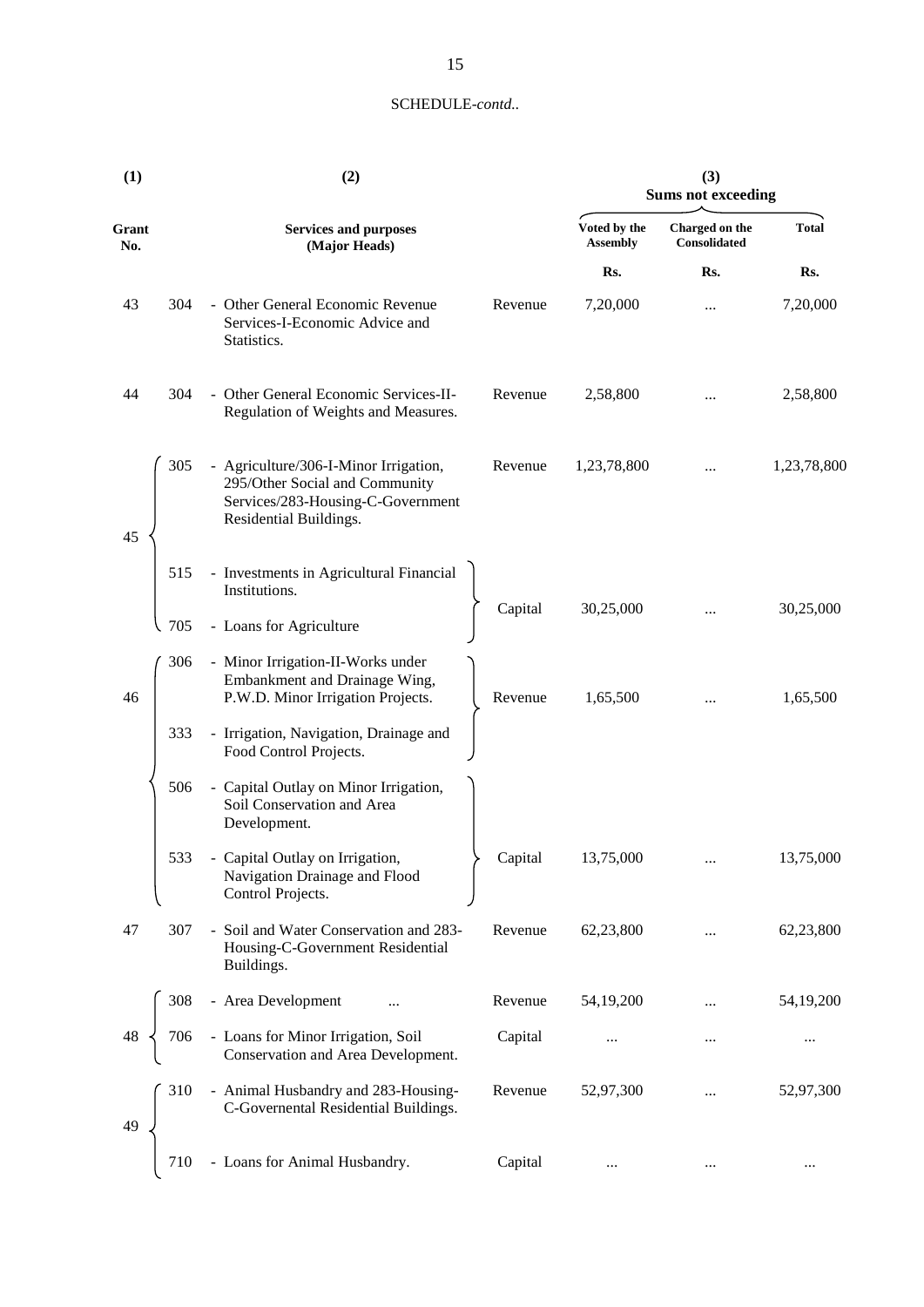| (1)          |     | (2)                                                                                                                        |         | (3)<br><b>Sums not exceeding</b> |                                       |              |  |
|--------------|-----|----------------------------------------------------------------------------------------------------------------------------|---------|----------------------------------|---------------------------------------|--------------|--|
| Grant<br>No. |     | <b>Services and purposes</b><br>(Major Heads)                                                                              |         | Voted by the<br><b>Assembly</b>  | Charged on the<br><b>Consolidated</b> | <b>Total</b> |  |
|              |     |                                                                                                                            |         | Rs.                              | Rs.                                   | Rs.          |  |
| 50           | 311 | - Dairy Development and 283-Housing-<br>C-Government Residential Buildings.                                                | Revenue | 13,15,200                        |                                       | 13,15,200    |  |
| 51           | 312 | - Fisheries and 283-Housing-C-<br>Government Residential Buildings.                                                        | Revenue | 11,37,000                        |                                       | 11,37,000    |  |
| 52           | 313 | - Forest<br>                                                                                                               | Revenue | 1,57,15,000                      |                                       | 1,57,15,000  |  |
|              | 513 | - Capital Outlay on Forest.                                                                                                | Capital | 1,25,000                         |                                       | 1,25,000     |  |
|              | 314 | - Community Development-283-<br>Housing-C-Government Residential<br>Buildings and 288-Social Security and<br>Welfare.      | Revenue | 85,18,800                        | $\ddotsc$                             | 85,18,800    |  |
| 53           | 314 | - Community Development-II-C-Rural<br>Works Programme.                                                                     |         |                                  |                                       |              |  |
|              | 714 | - Loans for Community Developments.                                                                                        | Capital |                                  |                                       |              |  |
|              | 320 | - Industries                                                                                                               | Revenue | 19,23,000                        |                                       | 19,23,000    |  |
|              | 520 | - Capital Outlay on Industrial Research<br>and Development.                                                                |         |                                  |                                       |              |  |
|              | 522 | Capital Outlay on Machinery and<br>$\blacksquare$<br>Engineering Industries.                                               |         |                                  |                                       |              |  |
| 54           |     |                                                                                                                            | Capital | 12,75,000                        |                                       | 12,75,000    |  |
|              | 526 | - Capital Outlay on Consumer<br>Industries.                                                                                |         |                                  |                                       |              |  |
|              | 720 | - Loans for Industrial Research and<br>Development.                                                                        |         |                                  |                                       |              |  |
|              | 321 | - Villages and Small Industries I -<br>Handloom and Sericulture and 283-<br>Housing-C-Government Residential<br>Buildings. | Revenue | 23,95,000                        |                                       | 23,95,000    |  |
| 55           | 698 | - Loans to Co-operative Societies.                                                                                         |         |                                  |                                       |              |  |
|              | 721 | - Loans for Village and Small<br>Industries-I-Handloom and Sericulture.                                                    | Capital | $\cdots$                         |                                       |              |  |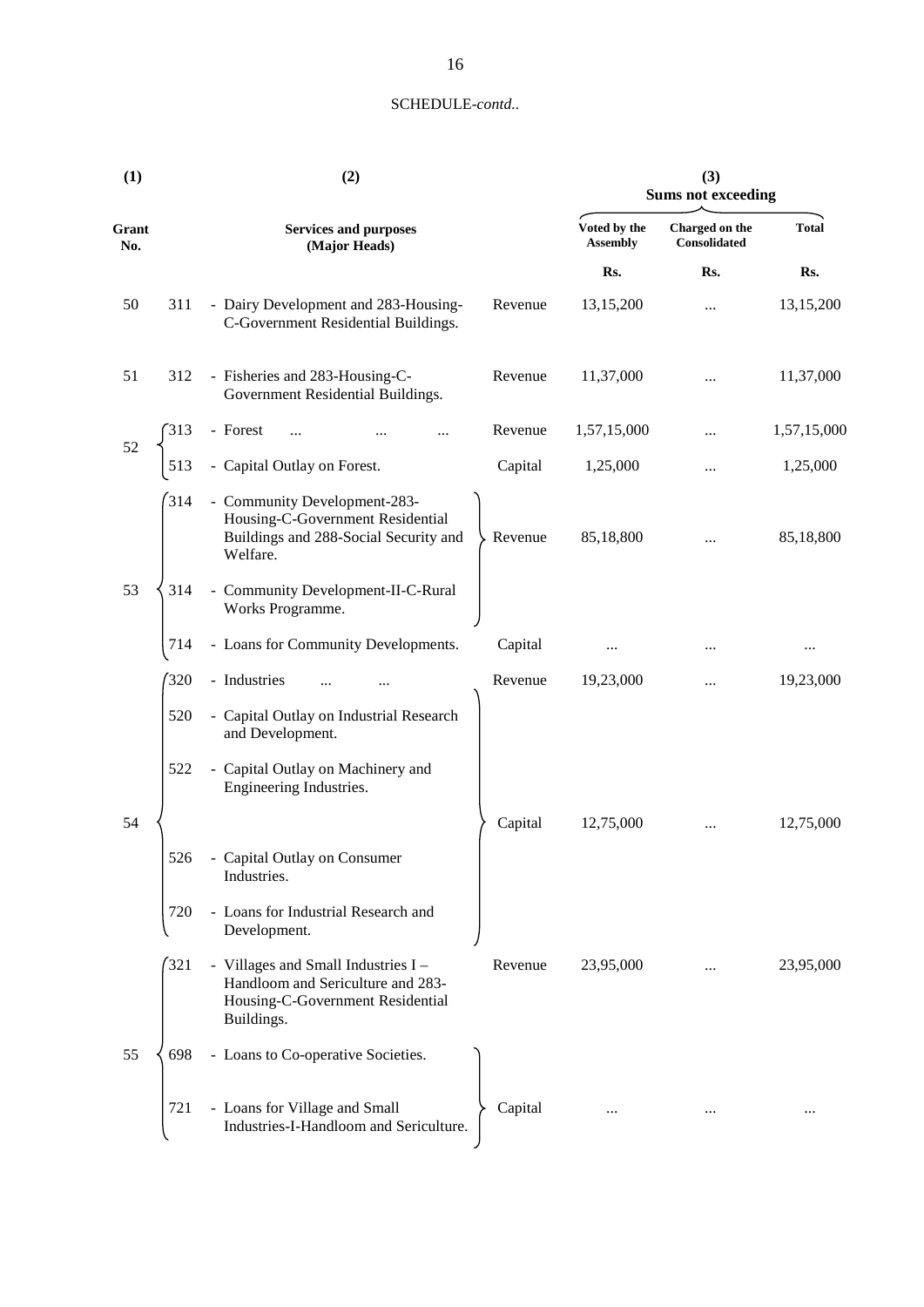| (1)          | (2) |                                                                                                               |         | (3)<br><b>Sums not exceeding</b> |                                       |                |  |
|--------------|-----|---------------------------------------------------------------------------------------------------------------|---------|----------------------------------|---------------------------------------|----------------|--|
| Grant<br>No. |     | <b>Services and purposes</b><br>(Major Heads)                                                                 |         | Voted by the<br><b>Assembly</b>  | Charged on the<br><b>Consolidated</b> | <b>Total</b>   |  |
|              |     |                                                                                                               |         | Rs.                              | Rs.                                   | Rs.            |  |
|              | 321 | - Villages and Small Industries-II-Small<br>Industries and 283-Housing-C-<br>Government Residential Buildings | Revenue | 21,60,000                        |                                       | 21,60,000      |  |
| 56           | 521 | - Capital Outlay on Village and Small<br>Industries-II-Small Industries.                                      | Capital | 8,75,000                         | $\cdots$                              | 8,75,000       |  |
|              | 721 | - Loans for Village and Small<br>Industries-II-Small Industries.                                              |         |                                  |                                       |                |  |
|              | 328 | - Mines and Minerals-B-Regulation and<br>Development of Mines.                                                | Revenue | 9,09,300                         | $\cdots$                              | 9,09,300       |  |
| 57           | 528 | - Capital Outlay on Mining and<br>Metallurgical Industries.                                                   | Capital | 75,000                           |                                       | 75,000         |  |
|              | 387 | - Roads and Bridges                                                                                           | Revenue | 1,03,72,500                      |                                       | 1,03,72,500    |  |
| 58           | 537 | - Capital Outlay on Roads and Bridges.                                                                        | Capital | 3,06,55,700                      |                                       | 3,06,55,700    |  |
|              | 339 | - Tourism                                                                                                     | Revenue | 13,72,800                        |                                       | 13,72,800      |  |
| 59           | 544 | - Capital Outlay on Other Transport and<br>Communication Services.                                            | Capital | $\cdots$                         |                                       |                |  |
| 60           | 500 | - Investment in General Financial and<br>Trading Institution.                                                 | Capital | $\cdots$                         |                                       |                |  |
|              | 603 | - Internal Debt of the State Government<br>(Charged).                                                         | Capital |                                  | 5,12,17,500                           | 5, 12, 17, 500 |  |
|              | 604 | - Loans and Advances from the Central<br>Government (Charged).                                                | Capital | .                                | 1,18,01,600                           | 1,18,01,600    |  |
| 61           | 766 | - Loans to Government Servants.                                                                               | Capital | 23,50,000                        | $\cdots$                              | 23,50,000      |  |
| 62           | 767 | - Miscellaneous Loans<br>$\cdots$                                                                             | Capital | $\cdots$                         | $\cdots$                              | $\cdots$       |  |
| 63           | 768 | - Inter-State Settlement                                                                                      | Capital | 16,31,800                        | $\cdots$                              | 16,31,800      |  |
| 64           | 769 | - Appropriation to Contingency Fund.                                                                          | Capital | $\ldots$                         | $\cdots$                              |                |  |

**Total ... 28,80,19,400** *7,11,83,600* **35,92,03,000**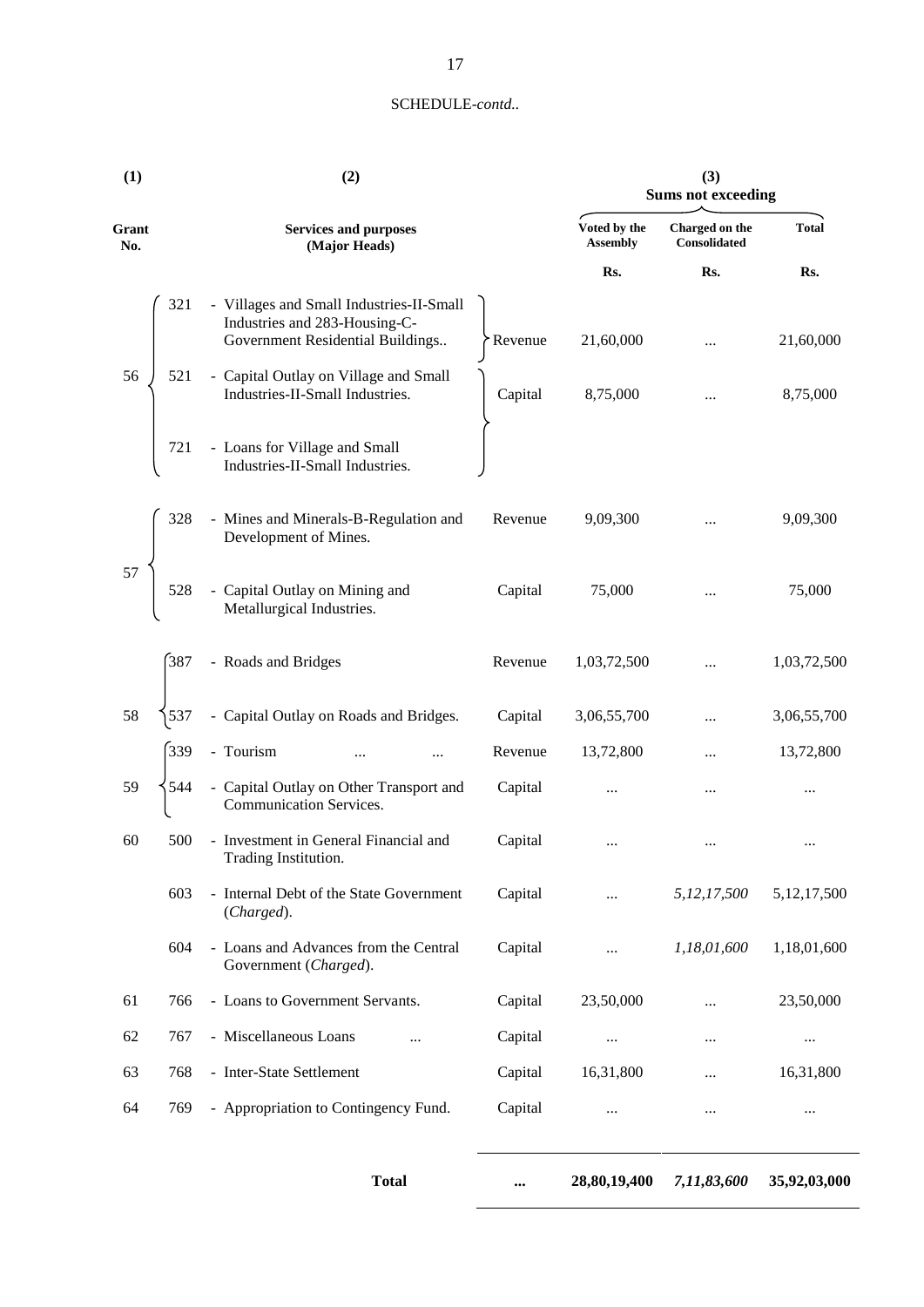#### **MEGHALAYA ACT 3 OF 1982**

#### **THE MEGHALAYA APPROPRIATION (No. II) ACT, 1982**

#### **(As passed by the Assembly)**

[Received the assent of the Governor on the 29<sup>th</sup> June, 1982]

(Published in the *Gazette of Meghalaya*, Extraordinary, dated 30<sup>th</sup> June, 1982)

**An**

**Act**

#### **to authorise payment and appropriation of certain sums from and out of the Consolidated Fund of Meghalaya for the services of the financial year ending on the thirty first day of March, 1983.**

Be it enacted by the Legislature of Meghalaya in the Thirty-third Year of the Republic of India as follows:-

| Short title and<br>commencement.                                                                                              |    | 1. (1) This Act may be called the Meghalaya Appropriation (No. II)<br>Act, 1982.<br>(2) It shall be deemed to have come into force on the first day of<br>April, 1982.                                                                                                                                                                                                                                                                                                                                                                                                                                                                                            |
|-------------------------------------------------------------------------------------------------------------------------------|----|-------------------------------------------------------------------------------------------------------------------------------------------------------------------------------------------------------------------------------------------------------------------------------------------------------------------------------------------------------------------------------------------------------------------------------------------------------------------------------------------------------------------------------------------------------------------------------------------------------------------------------------------------------------------|
| Withdrawal of<br>1,43,68,10,400 from<br>and out of the<br>Consolidated fund of<br>Meghalaya or the<br>financial year 1982-83. |    | 2. From and out of the Consolidated Fund of Meghalaya there may<br>be paid and applied sums not exceeding those specified in column<br>(3) of the Schedule amounting in the aggregate [inclusive of the<br>sum specified in column (3) of the Schedule to the Meghalaya<br>Appropriation (Vote-on-Account) Act, 1982] to the sum of one<br>hundred forty-three crores, sixty-eight lakhs, ten thousand and<br>four hundred rupees towards defraying the several charges which<br>with come in course of payment during the financial year ending<br>on the thirty-first day of March, 1983 in respect of the services<br>specified in column (2) of the Schedule. |
| Appropriation.                                                                                                                | 3. | The sums authorise to be withdrawn from and out of the<br>Consolidated Fund of Meghalaya by this Act shall be appropriated<br>for the services and purposes expressed in the Schedule in relation<br>to the said year.                                                                                                                                                                                                                                                                                                                                                                                                                                            |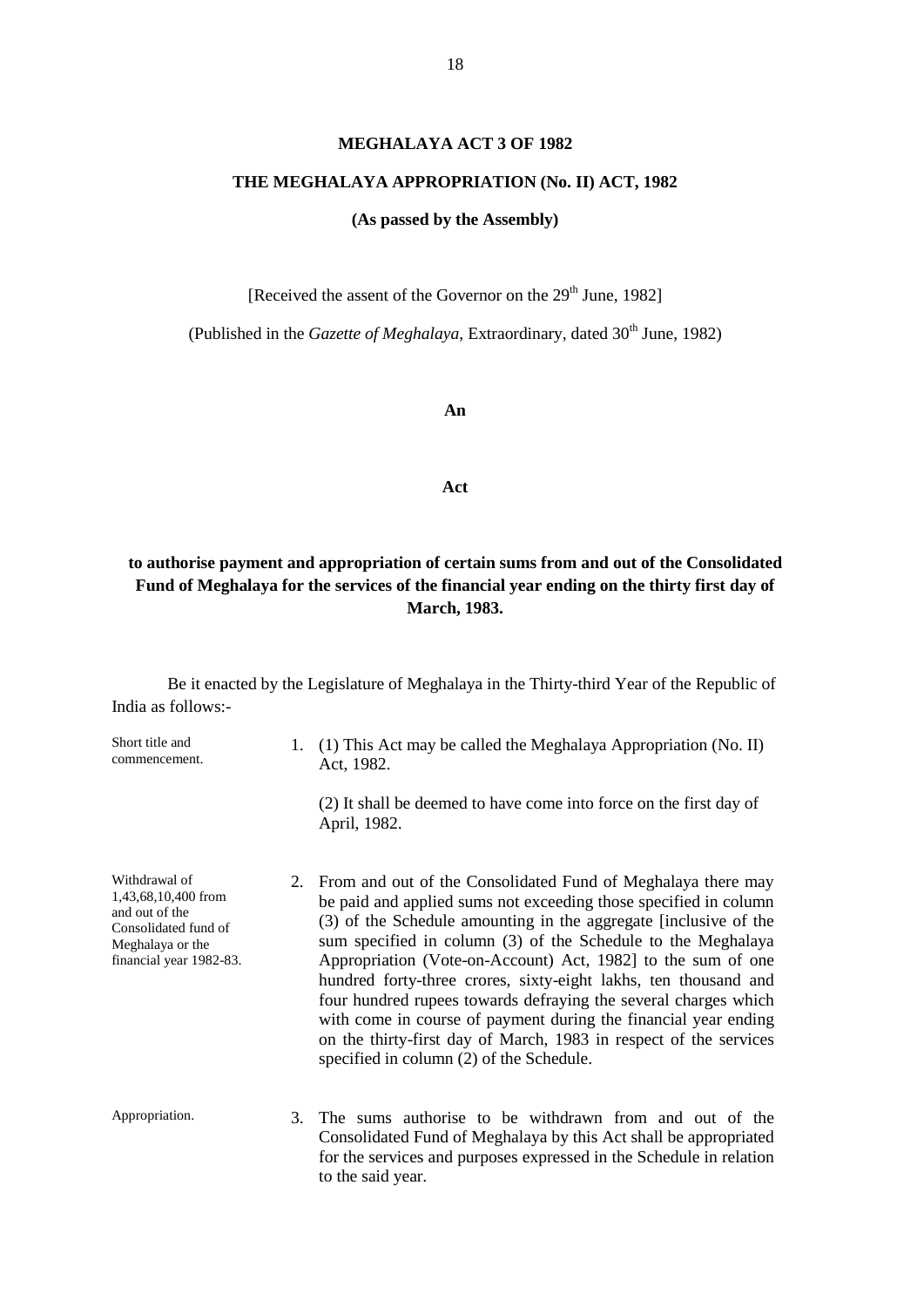#### **SCHEDULE**

#### (*See* Sections 2 and 3)

| (1)          |     | (2)                                                                                                                           | (3)<br><b>Sums not exceeding</b> |                                 |                                |              |
|--------------|-----|-------------------------------------------------------------------------------------------------------------------------------|----------------------------------|---------------------------------|--------------------------------|--------------|
| Grant<br>No. |     | <b>Services and purposes</b><br>(Major Heads)                                                                                 |                                  | Voted by the<br><b>Assembly</b> | Charged on the<br>Consolidated | <b>Total</b> |
|              |     |                                                                                                                               |                                  | Rs.                             | Rs.                            | Rs.          |
|              |     |                                                                                                                               |                                  |                                 |                                |              |
| $\mathbf{1}$ | 211 | - Parliament/State/Union Territory<br>Legislatures-B-State Legislatures.                                                      | Revenue                          | 47,86,000                       | 2,11,000                       | 49,97,000    |
| 2            | 212 | - Governor                                                                                                                    | Revenue                          | 10,000                          | 13,90,000                      | 14,08,000    |
| 3            | 213 | - Council of Ministers                                                                                                        | Revenue                          | 22,77,000                       |                                | 22,77,000    |
| 4            | 214 | - Administration of Justice                                                                                                   | Revenue                          | 22,49,000                       | $\cdots$                       | 22,49,000    |
| 5            | 215 | - Elections<br><br>$\cdots$                                                                                                   | Revenue                          | 58,62,000                       |                                | 58,62,000    |
|              | 229 | - Land Revenue<br><br>$\cdots$                                                                                                |                                  |                                 |                                |              |
|              | 288 | - Social Security and Welfare-B-II-<br>Relief and Rehabilitation of Displaced<br>Persons.                                     |                                  |                                 |                                |              |
|              | 289 | - Relief on account of Natural<br>Calamities.                                                                                 | Revenue                          | 71,59,000                       |                                | 71,59,000    |
|              | 295 | - Other Social Community Services.                                                                                            |                                  |                                 |                                |              |
| 6            | 304 | - Other General Economic Services-III-<br>Land Ceilings.                                                                      |                                  |                                 |                                |              |
|              | 688 | - Loans for Social Security and Welfare-<br>III-Welfare of Scheduled Castes,<br>Scheduled Tribes and Other Backward<br>Class. | Capital                          | 20,000                          | $\cdots$                       | 20,000       |
|              | 695 | - Loans for Other Social and<br>Community Services.                                                                           |                                  |                                 |                                |              |
|              | 705 | - Loans for Agriculture                                                                                                       |                                  |                                 |                                |              |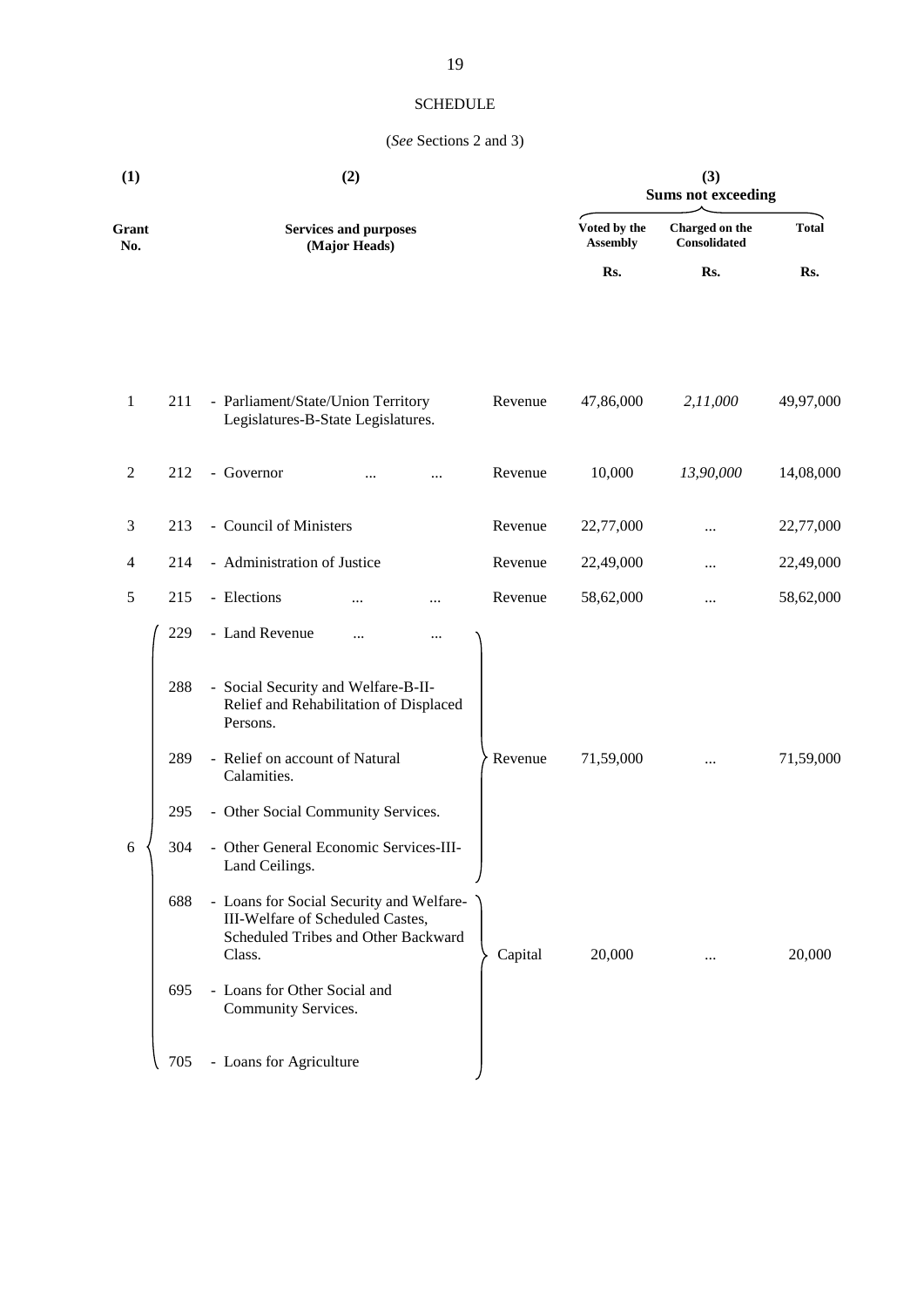| (1)          |     | (2)                                                                                         |         |                                 | (3)<br><b>Sums not exceeding</b> |              |
|--------------|-----|---------------------------------------------------------------------------------------------|---------|---------------------------------|----------------------------------|--------------|
| Grant<br>No. |     | <b>Services and purposes</b><br>(Major Heads)                                               |         | Voted by the<br><b>Assembly</b> | Charged on the<br>Consolidated   | <b>Total</b> |
|              |     |                                                                                             |         | Rs.                             | Rs.                              | Rs.          |
| 7            | 230 | - Stamps and Registration.                                                                  | Revenue | 2,13,000                        |                                  | 2,13,000     |
| 8            | 239 | - State and Excise                                                                          | Revenue | 24,09,000                       | .                                | 24,09,000    |
| 9            | 240 | - Sales Tax and 245-I-Other Taxes and<br>Duties on Commodities and Services.                | Revenue | 18,20,000                       |                                  | 18,20,000    |
|              | 241 | - Taxes on Vehicles.                                                                        |         |                                 |                                  |              |
|              | 265 | - Other Administrative Services-II-<br>Motor Garages, etc.                                  | Revenue | 36,36,000                       |                                  | 36,36,000    |
| 10           | 338 | - Roads and Water Transport Services                                                        |         |                                 |                                  |              |
|              | 538 | - Capital Outlay on Road and Water<br>Transport Services, etc.                              | Capital | 1,75,00,000                     |                                  | 1,75,00,000  |
|              | 245 | - Other Taxes and Duties on<br>Commodities and Services-II-<br>Inspectorate of Electricity. | Revenue | 3,02,000                        |                                  | 3,02,000     |
| 11           | 331 | - Water and Power Development<br>Services-B-Power Development.                              |         |                                 |                                  |              |
|              | 734 | - Loans for Power Projects.                                                                 | Capital |                                 |                                  |              |
| 12           | 247 | - Other Fiscal Services-Promotion of<br>Small Savings.                                      | Revenue | 90,000                          | $\ddotsc$                        | 90,000       |
|              | 248 | - Appropriation for Reduction or<br>Avoidance of Debt (Charged).                            | Revenue |                                 |                                  |              |
|              | 249 | - Interest Payments (Charged).                                                              | Revenue |                                 | 2,98,28,700                      | 2,98,28,700  |
|              | 251 | - Public Service Commission (Charged).                                                      | Revenue |                                 | 7,40,000                         | 7,40,000     |
|              | 252 | - Secretariat-General Services-I-Civil<br>Departments.                                      |         |                                 |                                  |              |
| 13           | 276 | - Secretariat-Social and Community<br>Services-I-Civil Departments.                         | Revenue | 1,73,30,000                     | $\cdots$                         | 1,73,30,000  |
|              | 296 | - Secretariat-Economic Services-I-Civil<br>Departments.                                     |         |                                 |                                  |              |
| 14           | 253 | - District Administration                                                                   | Revenue | 61,25,000                       |                                  | 61,25,000    |
| 15           | 254 | - Treasury and Accounts<br>Administration.                                                  | Revenue | 31,65,000                       |                                  | 31,65,000    |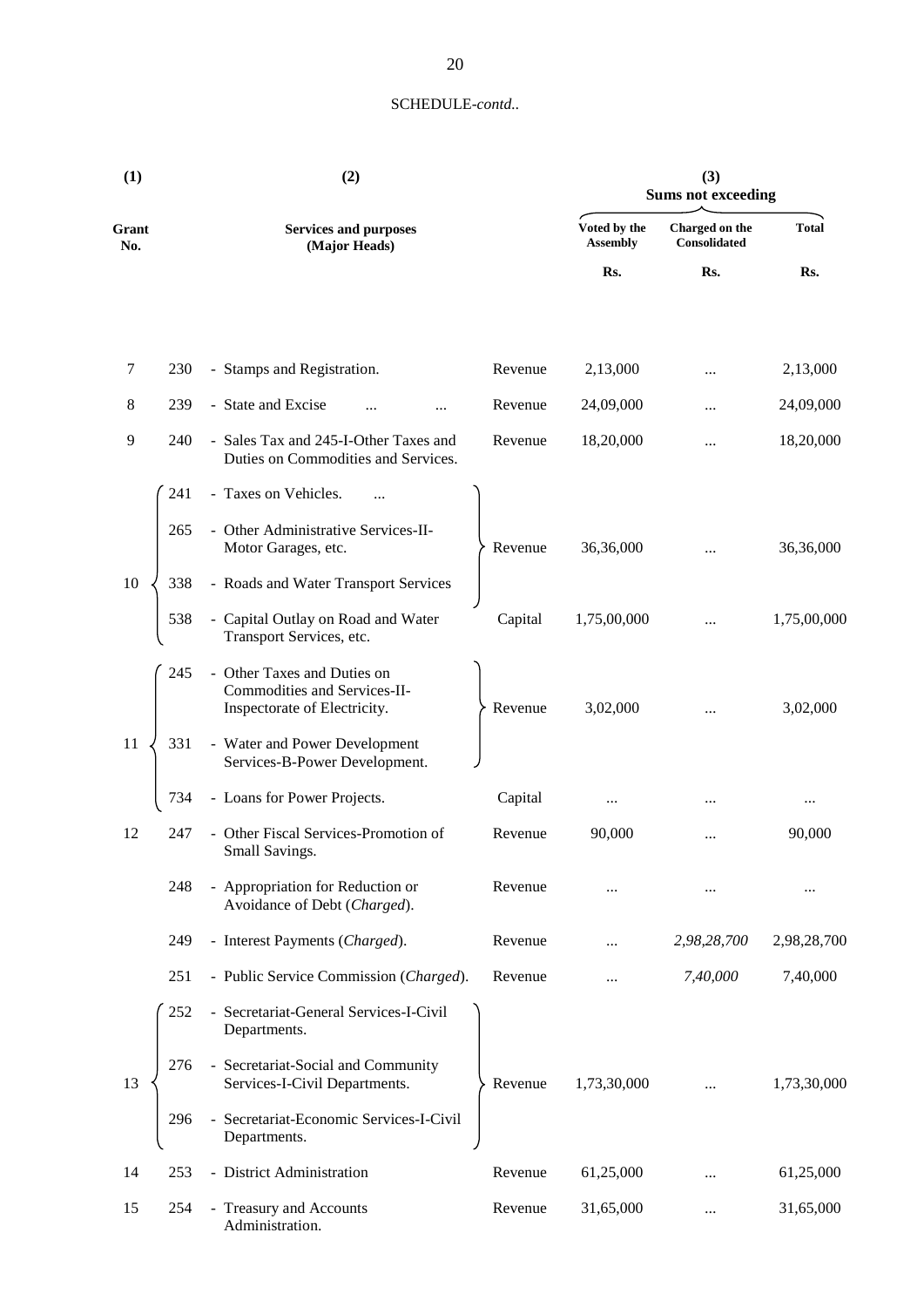| (1)          |     | (2)                                                                                                          |                                 | (3)<br><b>Sums not exceeding</b> |              |
|--------------|-----|--------------------------------------------------------------------------------------------------------------|---------------------------------|----------------------------------|--------------|
| Grant<br>No. |     | <b>Services and purposes</b><br>(Major Heads)                                                                | Voted by the<br><b>Assembly</b> | Charged on the<br>Consolidated   | <b>Total</b> |
|              |     |                                                                                                              | Rs.                             | Rs.                              | Rs.          |
|              | 255 | - Police                                                                                                     |                                 |                                  |              |
|              | 260 | - Fire Protection and Control<br>Revenue                                                                     | 8,21,97,000                     |                                  | 8,21,97,000  |
|              | 283 | - Housing-C-Government Residential<br>Buildings.                                                             |                                 |                                  |              |
| 16           | 459 | - Capital Outlay on Housing (Police).                                                                        |                                 |                                  |              |
|              | 483 | - Capital Outlay on Housing (Police).<br>Capital                                                             | 1,20,53,000                     | $\ddotsc$                        | 1,20,53,000  |
| 17           | 256 | - Jails<br>Revenue                                                                                           | 26,05,000                       |                                  | 26,05,000    |
| 18           | 258 | - Stationery and Printing.<br>Revenue                                                                        | 75,15,000                       | $\cdots$                         | 75,15,000    |
|              | 252 | - Secretariat-General-Services-II-Public<br>Works Department-Secretariat.                                    |                                 |                                  |              |
|              | 259 | - Public Works<br>Revenue                                                                                    | 4,43,29,000                     |                                  | 4,43,29,000  |
|              | 277 | - Education<br>                                                                                              |                                 |                                  |              |
|              | 283 | - Housing-II-C-Government Residential<br>Buildings (I/C.P.W.D.).                                             |                                 |                                  |              |
|              | 459 | - Capital Outlay on Public Works.                                                                            |                                 |                                  |              |
|              | 477 | - Capital Outlay on Education, Arts and<br>Culture.                                                          |                                 |                                  |              |
|              | 480 | - Capital Outlay on Medical.                                                                                 |                                 |                                  |              |
| 19           | 481 | - Capital Outlay on Family Welfare.<br>Capital                                                               | 3,07,29,000                     | $\cdots$                         | 3,07,29,000  |
|              | 482 | - Capital Outlay on Public Health<br>Sanitation and Water, Supply-A-Public<br>Health.                        |                                 |                                  |              |
|              | 483 | - Capital Outlay on Housing-A-<br>Government Residential Buildings (in-<br>charge, Public Works Department). |                                 |                                  |              |
|              | 510 | - Capital Outlay on animal Husbandry.                                                                        |                                 |                                  |              |
|              | 511 | - Capital Outlay on Dairy Development.                                                                       |                                 |                                  |              |
|              | 530 | - Investment in Industrial Financial<br>Institutions.                                                        |                                 |                                  |              |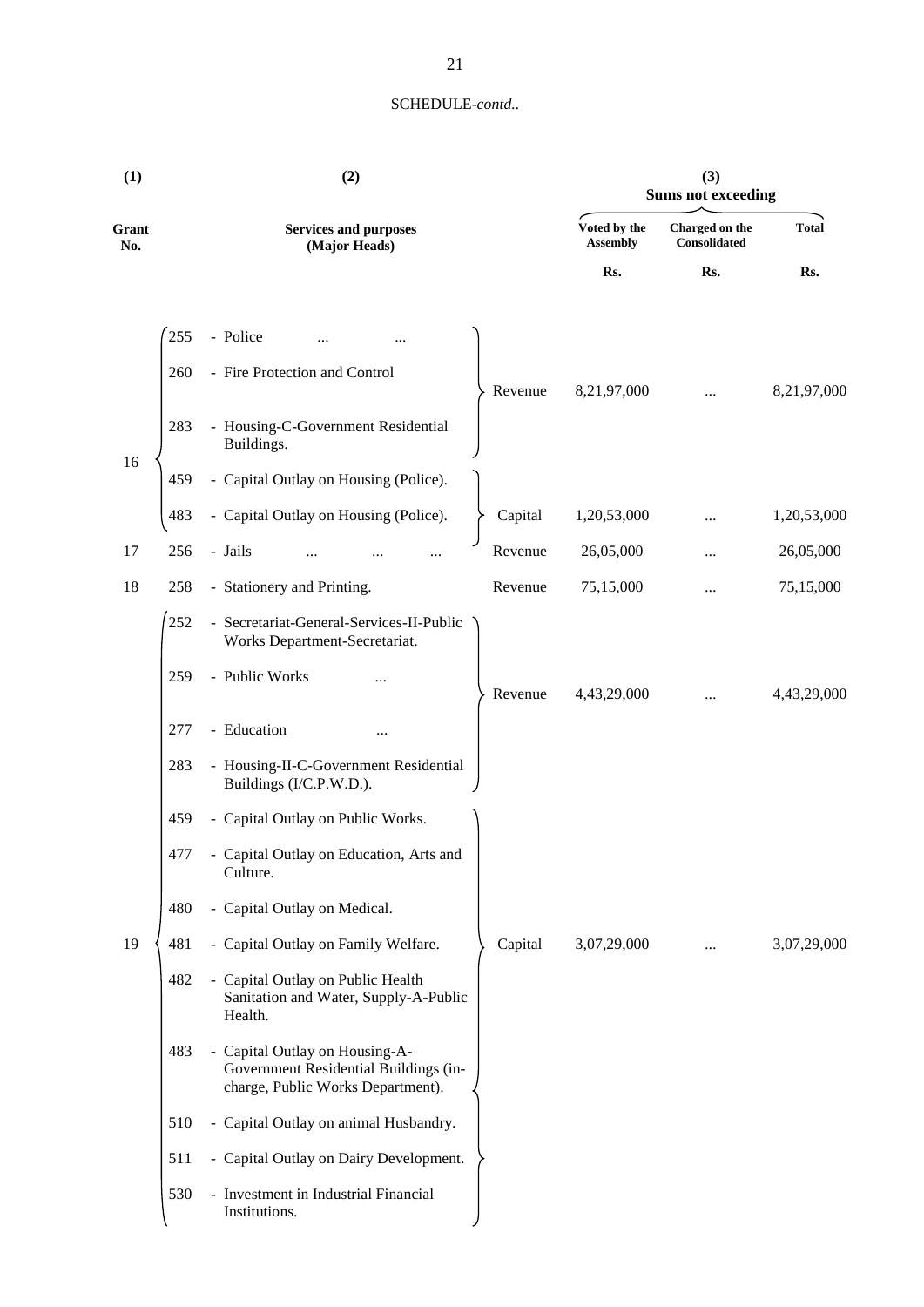| (1)          |                   | (2)                                                                                                     | (3)<br><b>Sums not exceeding</b> |                                 |                                       |              |
|--------------|-------------------|---------------------------------------------------------------------------------------------------------|----------------------------------|---------------------------------|---------------------------------------|--------------|
| Grant<br>No. |                   | <b>Services and purposes</b><br>(Major Heads)                                                           |                                  | Voted by the<br><b>Assembly</b> | Charged on the<br><b>Consolidated</b> | <b>Total</b> |
|              |                   |                                                                                                         |                                  | Rs.                             | Rs.                                   | Rs.          |
| 20           | 265               | - Other Administrative Services-I-Civil<br>Defence and Home Guards.                                     | Revenue                          | 1,10,00,000                     |                                       | 1,10,00,000  |
|              | 265               | - Other Administrative Services-III-<br>Gazetteers and Statistical Memoirs.                             |                                  |                                 |                                       |              |
| 21           | 268               | - Miscellaneous General Services-<br>Pensions and Awards in consideration<br>of distinguished Services. | Revenue                          | 12,13,92,000                    |                                       | 12,13,92,000 |
|              | 277<br>278<br>279 | - Education.<br>- Art and Culture<br>- Scientific Services and Research.                                |                                  |                                 |                                       |              |
|              | 677               | - Loans for Education, Art and Culture.                                                                 | Capital                          | 20,000                          |                                       | 20,000       |
| 22           | 265               | - Other Administrative Services-IV-<br>Census, Vital Statistics, Guest houses,<br>etc.                  | Revenue                          | 21,38,000                       |                                       | 21,38,000    |
| 23           | 265               | - Other Administrative Services-V-<br>Miscellaneous Administrative<br>Services.                         | Revenue                          | 7,19,000                        |                                       | 7,19,000     |
| 24           | 266               | - Pension and other Retirement Benefits.                                                                | Revenue                          | 41,14,000                       |                                       | 41,14,000    |
| 25           | 267               | - Aid Materials and Equipments.                                                                         | Revenue                          | 40,67,500                       |                                       | 40,67,500    |
| 26           | 268               | - Miscellaneous General Services.                                                                       | Revenue                          |                                 |                                       |              |
|              | 280               | - Medical<br>$\cdots$<br>$\cdots$                                                                       |                                  |                                 |                                       |              |
|              | 281               | - Family Welfare<br>                                                                                    |                                  |                                 |                                       |              |
| 27           | 282               | - Public Health, Sanitation and Water<br>Supply-A-Public Health and<br>Sanitation.                      | Revenue                          | 7,37,12,000                     |                                       | 7,37,12,000  |
|              | 282               | - Public Health, Sanitation and Water<br>Supply-B-Sewerage and Water Supply.                            | Revenue                          | 1,70,92,000                     |                                       | 1,70,92,000  |
| 28           | 283               | - Housing-C-Government Residential<br>Buildings.                                                        |                                  |                                 |                                       |              |
|              | 482               | - Capital Outlay on Public Health,<br>Sanitation and Water Supply.                                      | Capital                          | 9,53,30,000                     |                                       | 9,53,30,000  |
|              | 682               | - Loan for Public Health, Sanitation and<br>Water Supply.                                               |                                  |                                 |                                       |              |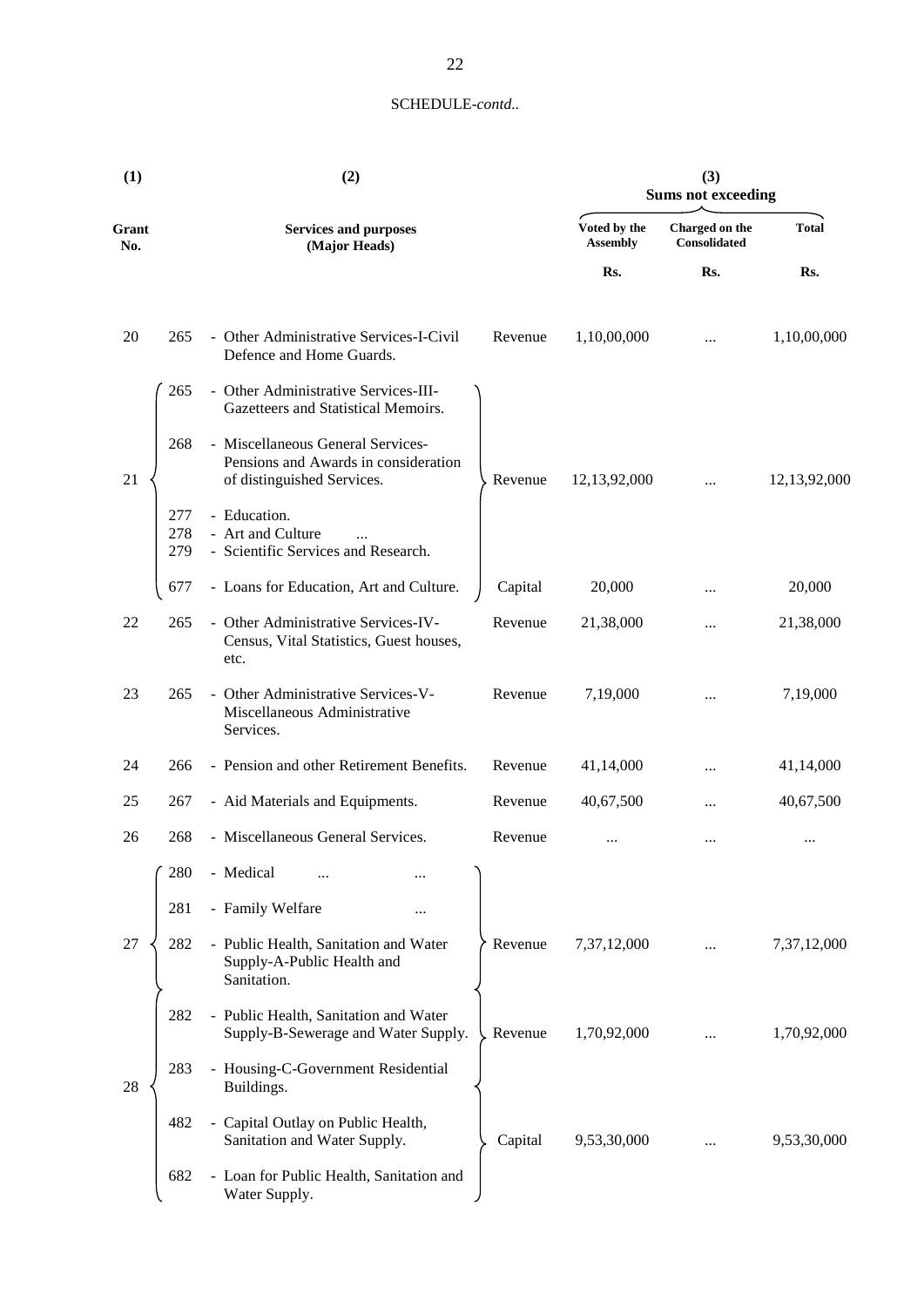| (1)          | (2)                                                                                                                                      |         |                                 |                                | <b>Sums not exceeding</b> |
|--------------|------------------------------------------------------------------------------------------------------------------------------------------|---------|---------------------------------|--------------------------------|---------------------------|
| Grant<br>No. | <b>Services and purposes</b><br>(Major Heads)                                                                                            |         | Voted by the<br><b>Assembly</b> | Charged on the<br>Consolidated | <b>Total</b>              |
|              |                                                                                                                                          |         | Rs.                             | Rs.                            | Rs.                       |
|              | - Housing-I-A-General and B-Housing<br>283<br>Schemes.                                                                                   | Revenue | 4,37,000                        | $\cdots$                       | 4,37,000                  |
|              | - Loans for Housing.<br>683                                                                                                              | Capital | 23,20,000                       |                                | 23,20,000                 |
| 30           | - Urban Development-A-General-I-<br>Municipal Administration.<br>- Loans for Urban Development.<br>284                                   | Revenue | 7,63,000                        |                                | 7,63,000                  |
|              | 684                                                                                                                                      | Capital | $\ddotsc$                       |                                | $\cdots$                  |
| 31           | - Urban Development-A-General-II-<br>Town and Regional Planning.<br>284                                                                  | Revenue | 27,61,000                       | .                              | 27,61,000                 |
|              | - Capital Outlay on Urban<br>484<br>Development-A-General.                                                                               | Capital | 25,00,000                       | $\cdots$                       | 25,00,000                 |
| 32           | - Information and Publicity<br>285                                                                                                       | Revenue | 23,30,000                       | $\cdots$                       | 23,30,000                 |
|              | - Labour and Employment-I-A-Labour.<br>287                                                                                               |         |                                 |                                |                           |
| 33           | - Labour and Employment-II-A-Labour-<br>287<br>Inspectorate of Factories and Steam<br>Boilers.                                           | Revenue | 54,89,000                       |                                | 54,89,000                 |
|              | - Labour and Employment-III-B-<br>287<br>Employment and Training.                                                                        |         |                                 |                                |                           |
|              | - Social Security and Welfare-A-I-Civil<br>288<br>Supplies                                                                               | Revenue | 25,77,000                       | $\cdots$                       | 25,77,000                 |
|              | 309<br>- Food                                                                                                                            |         |                                 |                                |                           |
| 34           | 488<br>- Capital Outlay on Social Security and<br>Welfare-E-Other Social Security and<br>Welfare Programmes-I-Civil Supplies<br>Schemes. | Capital | 19,200                          | $\cdots$                       | 19,200                    |
|              | - Capital Outlay on Food.<br>509                                                                                                         |         |                                 |                                |                           |
|              | 288<br>- Social Security and Welfare-B-II-<br>Relief and Rehabilitation of Displaced<br>Persons.                                         | Revenue | 50,000                          |                                | 50,000                    |
| 35           |                                                                                                                                          |         |                                 |                                |                           |
|              | - Loans for Social Security and Welfare-<br>688<br>I-Relief Measures and Rehabilitation<br>Schemes.                                      | Capital |                                 |                                | $\cdots$                  |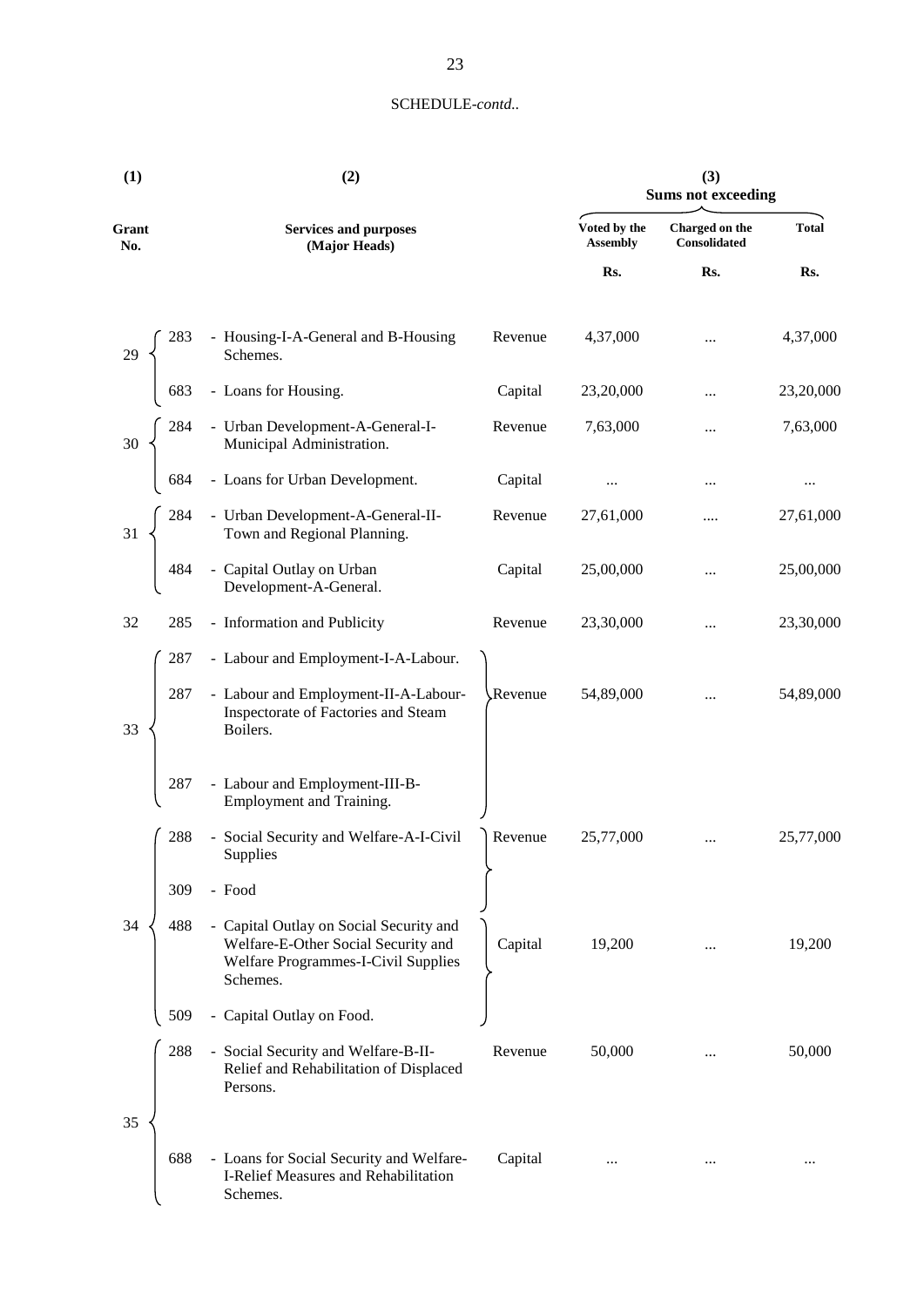| (1)          |     | (2)                                                                                                                                      |                                 | (3)<br><b>Sums not exceeding</b>      |              |  |  |
|--------------|-----|------------------------------------------------------------------------------------------------------------------------------------------|---------------------------------|---------------------------------------|--------------|--|--|
| Grant<br>No. |     | <b>Services and purposes</b><br>(Major Heads)                                                                                            | Voted by the<br><b>Assembly</b> | Charged on the<br><b>Consolidated</b> | <b>Total</b> |  |  |
|              |     |                                                                                                                                          | Rs.                             | Rs.                                   | Rs.          |  |  |
|              | 288 | - Social Security and Welfare-C-III-<br>Welfare of Scheduled Castes,<br>Scheduled Tribes and Other Backward<br>Classes-D-Social Welfare. | Revenue<br>1,24,82,000          |                                       | 1,24,82,000  |  |  |
| 36           | 688 | - Loans for Social Security and Welfare-<br>C-III-Welfare of Scheduled Castes,<br>Scheduled Tribes and Other Backward<br>Classes.        | Capital                         |                                       |              |  |  |
| 37           | 288 | - Social Security and Welfare-E-Other<br>Social Security and Welfare<br>Programmes-IV-Soldiers', Sailors, and<br>Airmen's Board.         | 1,61,000<br>Revenue             |                                       | 1,61,000     |  |  |
|              | 688 | - Loans for Social Security and Welfare-<br>II-Loans to Ex-Service Personnels.                                                           | Capital<br>10,000               |                                       | 10,000       |  |  |
| 38           | 288 | - Social Security and Welfare-E-Other<br>Social Security and Welfare<br>Programmes-V-Other Programmes.                                   | 1,20,000<br>Revenue             |                                       | 1,20,000     |  |  |
| 39           | 295 | - Other Social and Community Services.                                                                                                   | 3,30,000<br>Revenue             | $\ddotsc$                             | 3,30,000     |  |  |
| 40           | 296 | - Secretariat-Economic Services-II-<br>Planning Boards and attached Offices.                                                             | Revenue<br>19,79,000            |                                       | 19,79,000    |  |  |
|              | 298 | - Co-operation                                                                                                                           | 1,36,56,000<br>Revenue          |                                       | 1,36,56,000  |  |  |
|              | 498 | - Capital Outlay on Co-operation.                                                                                                        |                                 |                                       |              |  |  |
| 41           | 505 | - Capital Outlay on Agriculture.                                                                                                         | Capital<br>1,02,80,000          |                                       | 1,02,80,000  |  |  |
|              | 698 | - Loans to Co-operative Societies.                                                                                                       |                                 |                                       |              |  |  |
|              | 299 | - Special and Backward Areas-C-North<br>Eastern Areas.                                                                                   | Revenue<br>1,06,52,000          |                                       | 1,06,52,000  |  |  |
|              | 499 | - Capital Outlay on Special and<br>Backward Areas-C-North Eastern<br>Areas.                                                              |                                 |                                       |              |  |  |
| 42           |     |                                                                                                                                          | Capital<br>2,85,07,000          |                                       | 2,85,07,000  |  |  |
|              | 699 | - Loans for Special and Backward<br>Areas-C-North Eastern Areas.                                                                         |                                 |                                       |              |  |  |

#### 24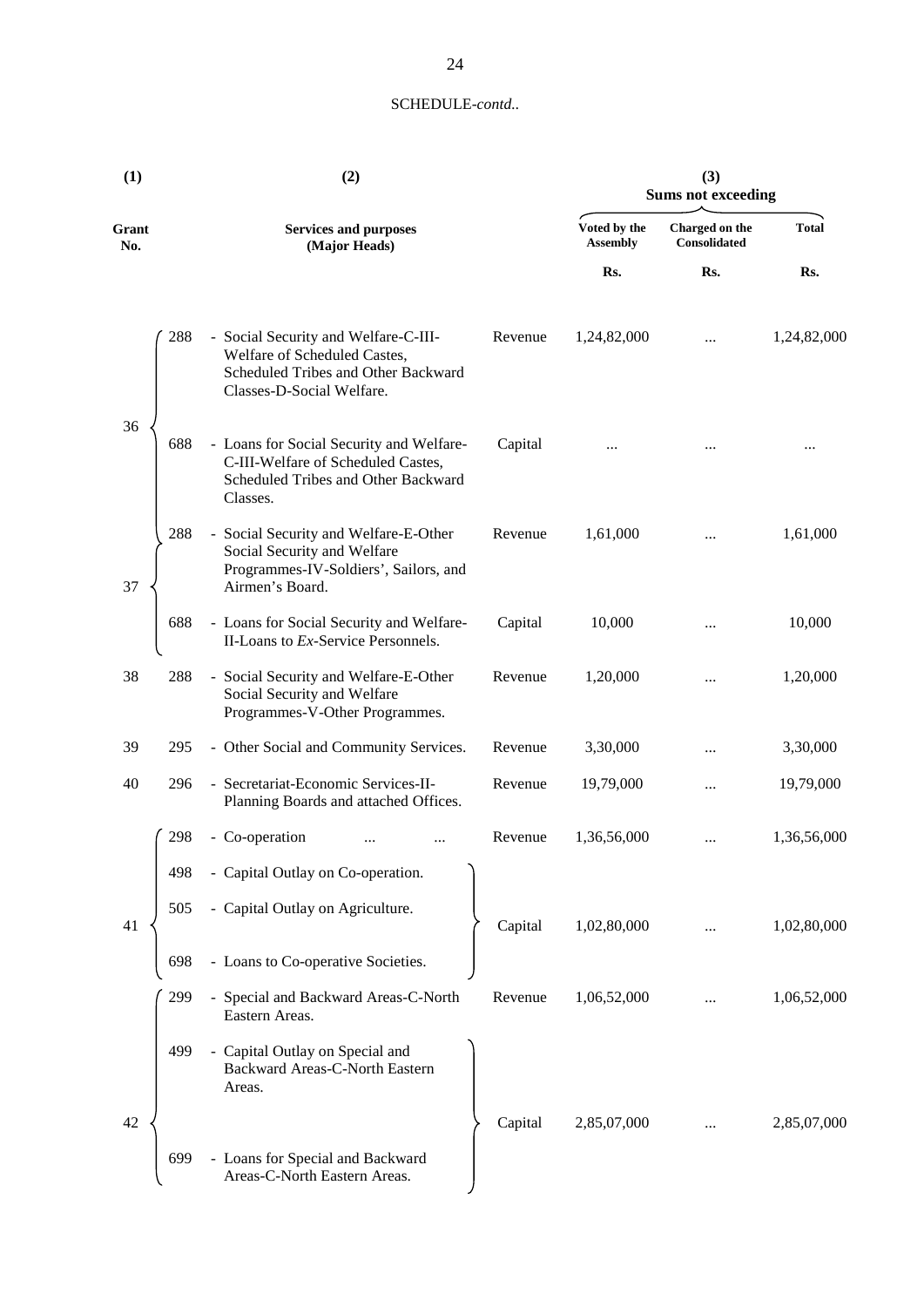| (1)          |            | (2)                                                                                                                                              | (3)<br><b>Sums not exceeding</b> |                                 |                                       |              |
|--------------|------------|--------------------------------------------------------------------------------------------------------------------------------------------------|----------------------------------|---------------------------------|---------------------------------------|--------------|
| Grant<br>No. |            | <b>Services and purposes</b><br>(Major Heads)                                                                                                    |                                  | Voted by the<br><b>Assembly</b> | Charged on the<br><b>Consolidated</b> | <b>Total</b> |
|              |            |                                                                                                                                                  |                                  | Rs.                             | Rs.                                   | Rs.          |
| 43           | 304        | - Other General Economic Services-I-<br>Economic Advice and Statistics.                                                                          | Revenue                          | 28,80,000                       |                                       | 28,80,000    |
| 44           | 304        | - Other General Economic Services-II-<br>Regulation of Weights and Measures.                                                                     | Revenue                          | 10,35,000                       |                                       | 10,35,000    |
|              | 305        | - Agriculture/306-I-Minor<br>Irrigation/295-Other Social and<br>Community Services/283-Housing-C-<br>government Residential Buildings.           | Revenue                          | 4,95,15,000                     |                                       | 4,95,15,000  |
| 45           | 515        | - Investments in Agricultural Financial<br>Institutions.                                                                                         | Capital                          | 1,21,00,000                     |                                       | 1,21,00,000  |
|              | 705        | - Loans for Agriculture.                                                                                                                         |                                  |                                 |                                       |              |
|              | 306<br>333 | - Minor Irrigation-II-Works under<br>Embankment and Drainage Wing,<br>P.W.D. Minor Irrigation Projects.<br>- Irrigation Navigation, Drainage and | Revenue                          | 6,62,000                        |                                       | 6,62,000     |
|              |            | Flood Control Projects.                                                                                                                          |                                  |                                 |                                       |              |
| 46           | 506        | - Capital Outlay on Minor Irrigation,<br>Soil Conservation and Areas<br>Development.                                                             | Capital                          | 55,00,000                       |                                       | 55,00,000    |
|              | 533        | - Capital Outlay on Irrigation,<br>Navigation, Drainage and Flood<br>Control Projects.                                                           |                                  |                                 |                                       |              |
| 47           | 307        | - Soil and Water Conservation and 283-<br>Housing-C-Government Residential<br>Buildings.                                                         | Revenue                          | 2,49,15,000                     |                                       | 2,49,15,000  |
|              | 308        | - Area Development<br>                                                                                                                           | Revenue                          | 2,16,77,000                     |                                       | 2,16,77,000  |
| 48           | 706        | - Loans for Minor Irrigation, Soil<br>Conservation and Area Development.                                                                         | Capital                          |                                 |                                       |              |
| 49           | 310        | - Animal Husbandry and 283-Housing-<br>C-Government Residential Buildings.                                                                       | Revenue                          | 2,11,89,000                     |                                       | 2,11,89,000  |
|              | 710        | - Loans for Animal Husbandry.                                                                                                                    | Capital                          |                                 | $\cdots$                              |              |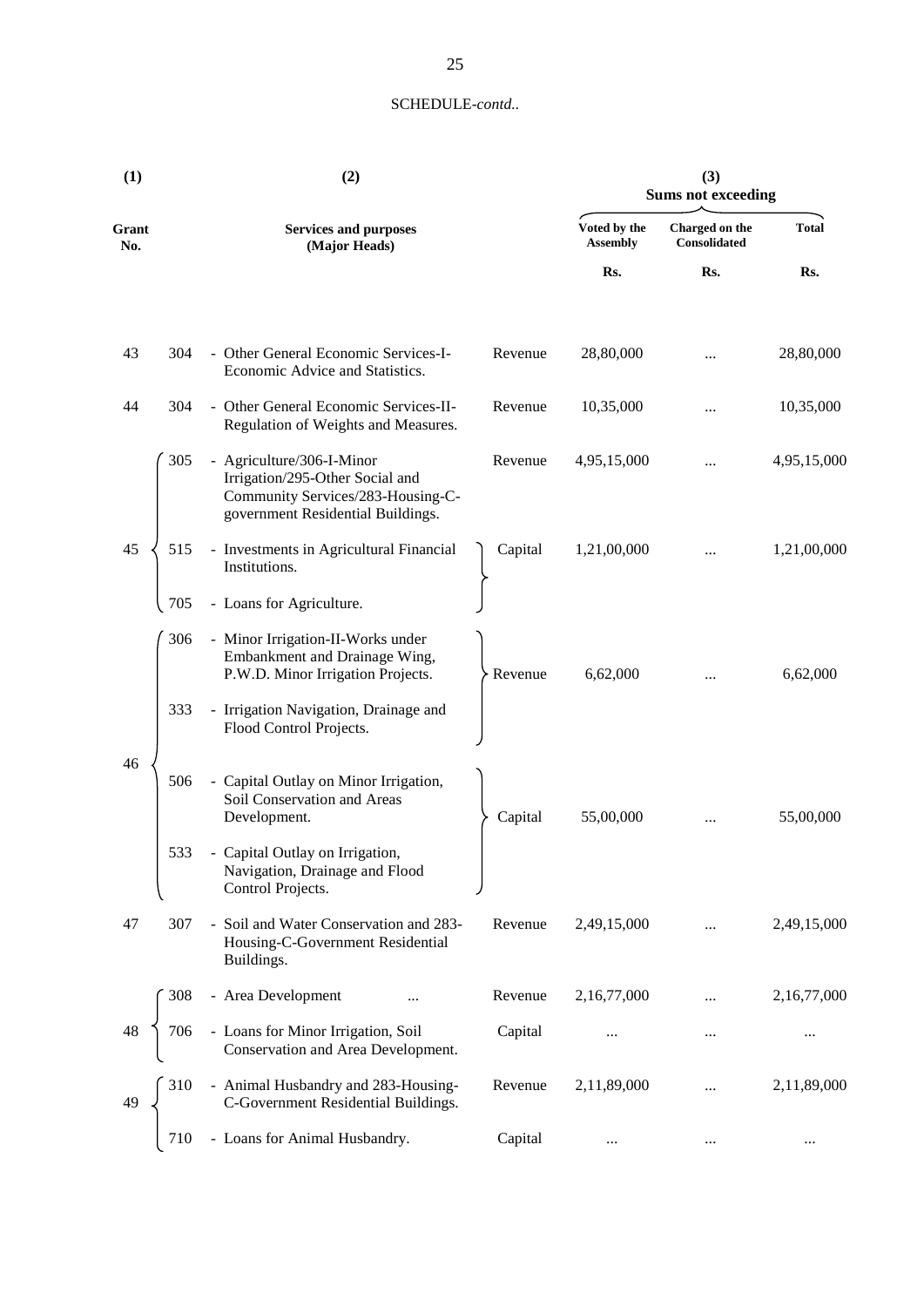| (1)          |                   | (2)                                                                                                                                                             |         | (3)<br><b>Sums not exceeding</b> |                                       |              |  |
|--------------|-------------------|-----------------------------------------------------------------------------------------------------------------------------------------------------------------|---------|----------------------------------|---------------------------------------|--------------|--|
| Grant<br>No. |                   | <b>Services and purposes</b><br>(Major Heads)                                                                                                                   |         | Voted by the<br><b>Assembly</b>  | Charged on the<br><b>Consolidated</b> | <b>Total</b> |  |
|              |                   |                                                                                                                                                                 |         | Rs.                              | Rs.                                   | Rs.          |  |
| 50           | 311               | - Dairy Development and 283-Housing-<br>C-Government Residential Buildings.                                                                                     | Revenue | 52,61,000                        |                                       | 52,61,000    |  |
| 51           | 312               | - Fisheries and 283-Housing-C-<br>Government Residential Buildings.                                                                                             | Revenue | 45,48,000                        |                                       | 45,48,000    |  |
|              | 313               | - Forest                                                                                                                                                        | Revenue | 6,28,60,000                      |                                       | 6,28,60,000  |  |
| 52           | 513<br>314        | - Capital Outlay on Forests.<br>- Community Development-283-<br>Housing-C-Government Residential<br>Buildings and 288-Social Security and<br>Welfare.           | Capital | 5,00,000                         |                                       | 5,00,000     |  |
| 53           | 314               | - Community Development-II-C-Rural<br>Works Programme.                                                                                                          | Revenue | 3,40,75,000                      |                                       | 3,40,75,000  |  |
|              | 714               | - Loans for Community Development.                                                                                                                              | Capital |                                  |                                       |              |  |
|              | 320               | - Industries<br>                                                                                                                                                | Revenue | 76,92,000                        |                                       | 76,92,000    |  |
| 54           | 520<br>522<br>526 | - Capital Outlay on Industrial Research<br>and Development.<br>- Capital Outlay on Machinery and<br>Engineering Industries.<br>- Capital Outlay on Consumer     | Capital | 51,00,000                        | $\cdots$                              | 51,00,000    |  |
|              | 720<br>321        | Industries.<br>- Loans for Industrial Research and<br>Development.<br>- Village and Small Industries-I-<br>Handloom and Sericulture and 283-                    | Revenue | 95,80,000                        |                                       | 95,80,000    |  |
| 55           | 698<br>721        | Housing-C-Government Residential<br>Buildings.<br>- Loans to Co-operative Societies.<br>- Loans for Village and Small<br>Industries-I-Handloom and Sericulture. | Capital | $\cdots$                         | $\ddotsc$                             |              |  |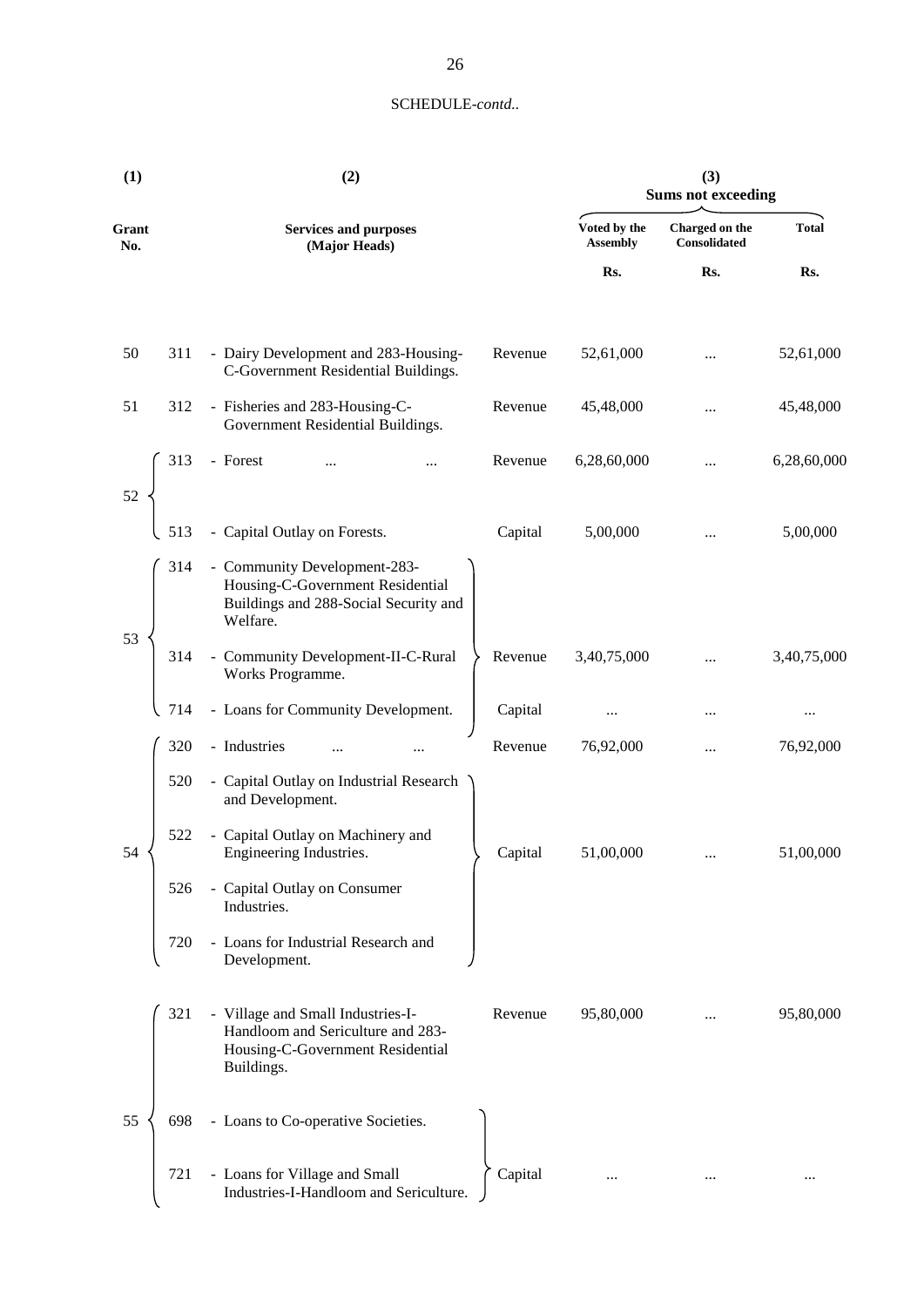| (1)          |     | (2)                                                                                                           |         | (3)<br><b>Sums not exceeding</b> |                                |              |  |  |
|--------------|-----|---------------------------------------------------------------------------------------------------------------|---------|----------------------------------|--------------------------------|--------------|--|--|
| Grant<br>No. |     | <b>Services and purposes</b><br>(Major Heads)                                                                 |         | Voted by the<br><b>Assembly</b>  | Charged on the<br>Consolidated | <b>Total</b> |  |  |
|              |     |                                                                                                               |         | Rs.                              | Rs.                            | Rs.          |  |  |
|              | 321 | - Village and Small Industries-II-Small<br>Industries and 283-Housing-C-<br>Government Residential Buildings. | Revenue | 86,40,000                        |                                | 86,40,000    |  |  |
| $\sqrt{5}$   | 521 | - Capital Outlay on Village and Small<br>Industries-II-Small Industries.                                      | Capital | 35,00,000                        |                                | 35,00,000    |  |  |
|              | 721 | - Loans for Village and Small<br>Industries-II-Small Industries.                                              |         |                                  |                                |              |  |  |
|              | 328 | - Mines and Mineral-B-Regulation and<br>Development of Mines.                                                 | Revenue | 36,37,000                        |                                | 36,37,000    |  |  |
| 57           | 528 | Capital Outlay on Mining and<br>Metallurgical Industries.                                                     | Capital | 3,00,000                         |                                | 3,00,000     |  |  |
|              | 337 | - Roads and Bridges                                                                                           | Revenue | 4,14,90,000                      | $\ddotsc$                      | 4,14,90,000  |  |  |
| 58           | 537 | - Capital Outlay on Roads and Bridges.                                                                        | Capital | 12,26,23,000                     |                                | 12,26,23,000 |  |  |
|              | 339 | - Tourism                                                                                                     | Revenue | 54,91,000                        |                                | 54,91,000    |  |  |
| 59           | 544 | - Capital Outlay on Other Transport and<br>Communication Services.                                            | Capital |                                  |                                |              |  |  |
| 60           | 500 | - Investment in General Financial and<br>Trading Institutions.                                                | Capital |                                  |                                |              |  |  |
|              | 603 | - Internal Debt of the State Government<br>(charged).                                                         | Capital |                                  | 20,48,70,100                   | 20,48,70,100 |  |  |
|              | 604 | - Loans and Advances from the Central<br>Government (Charged).                                                | Capital |                                  | 4,72,06,200                    | 4,72,06,200  |  |  |
| 61           | 766 | - Loans to Government Servants.                                                                               | Capital | 94,00,000                        |                                | 94,00,000    |  |  |
| 62           | 767 | - Miscellaneous Loans                                                                                         | Capital | $\cdots$                         | $\cdots$                       | $\cdots$     |  |  |
| 63           | 768 | - Inter-State Settlement<br>$\cdots$                                                                          | Capital | 65,27,000                        |                                | 65,27,000    |  |  |
| 64           | 769 | - Appropriation to Contingency Fund.                                                                          | Capital | $\cdots$                         | $\cdots$                       | $\cdots$     |  |  |

**Total ... ... 115,20,76,400** *2,47,34,000* **143,68,10,400**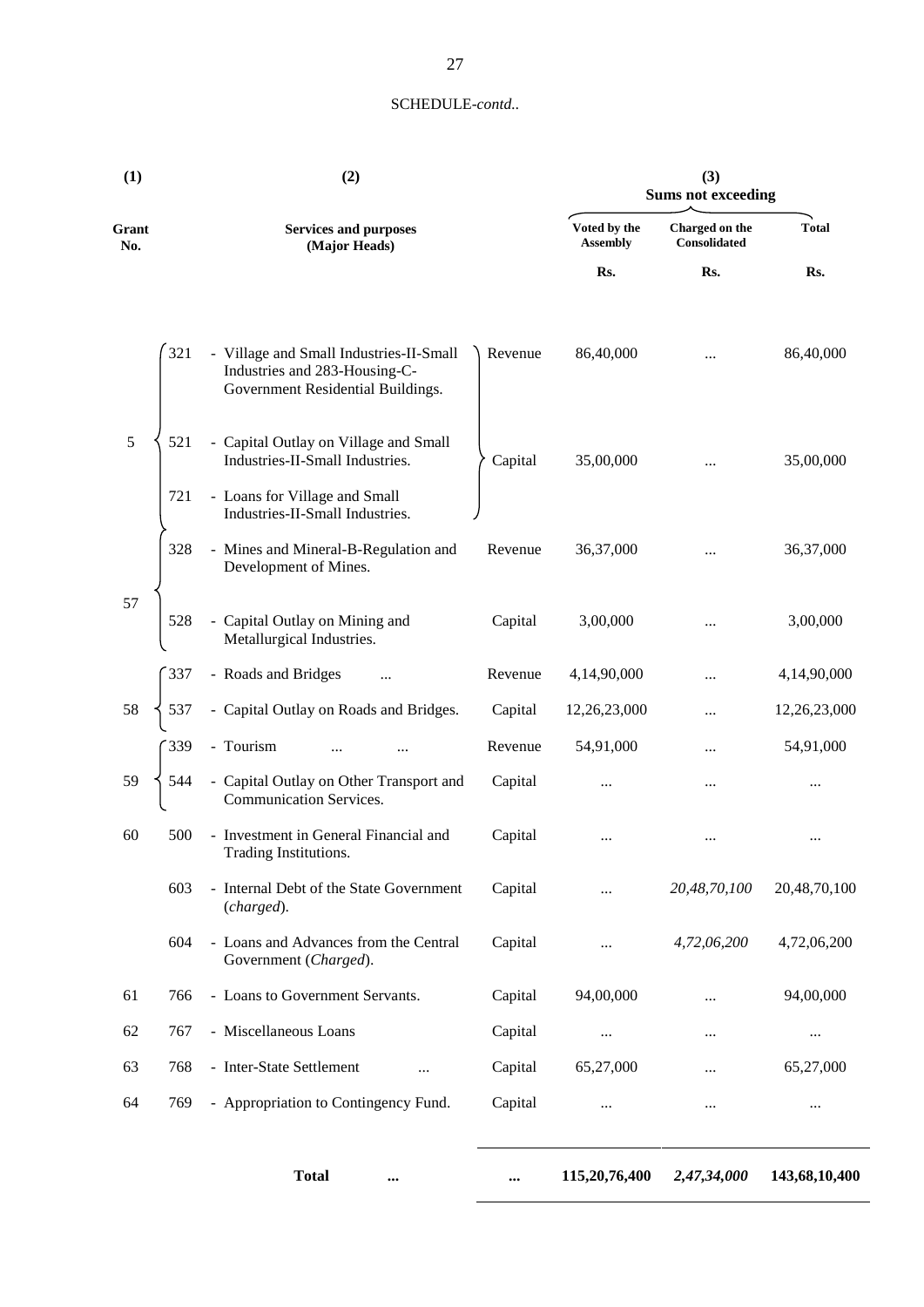#### **MEGHALAYA ACT 4 OF 1982**

#### **THE MEGHALAYA FINANCE (SALES TAX) (AMENDMENT) ACT, 1982**

#### **(As passed by the Assembly)**

[Received the assent of the Governor on the  $14<sup>th</sup>$  July, 1982]

(Published in the *Gazette of Meghalaya*, Extraordinary, dated 20<sup>th</sup> July, 1982)

**An**

**Act**

#### **further to amend the Meghalaya Finance (Sales Tax) Act (Assam Act XI of 1956 as adapted and modified by the Meghalaya hereinafter referred to as the principal Act).**

Be it enacted by the Legislature of Meghalaya in the Thirty-third Year of the Republic of India as follows:-

| Short title, extent and<br>commencement.              | (1) This Act may be called the Meghalaya Finance (Sales Tax)<br>(Amendment) Act, 1982.                                                                                               |
|-------------------------------------------------------|--------------------------------------------------------------------------------------------------------------------------------------------------------------------------------------|
|                                                       | (2) It shall have the like extent as the principal Act.                                                                                                                              |
|                                                       | (3) It shall come into force at once.                                                                                                                                                |
| Amendment of the<br>Schedule to the<br>principal Act. | 2. In the Schedule to the principal Act,- For the figure and words "10<br>paise in the rupee" against item 20, the figure and words "12 paise<br>in the rupee" shall be substituted. |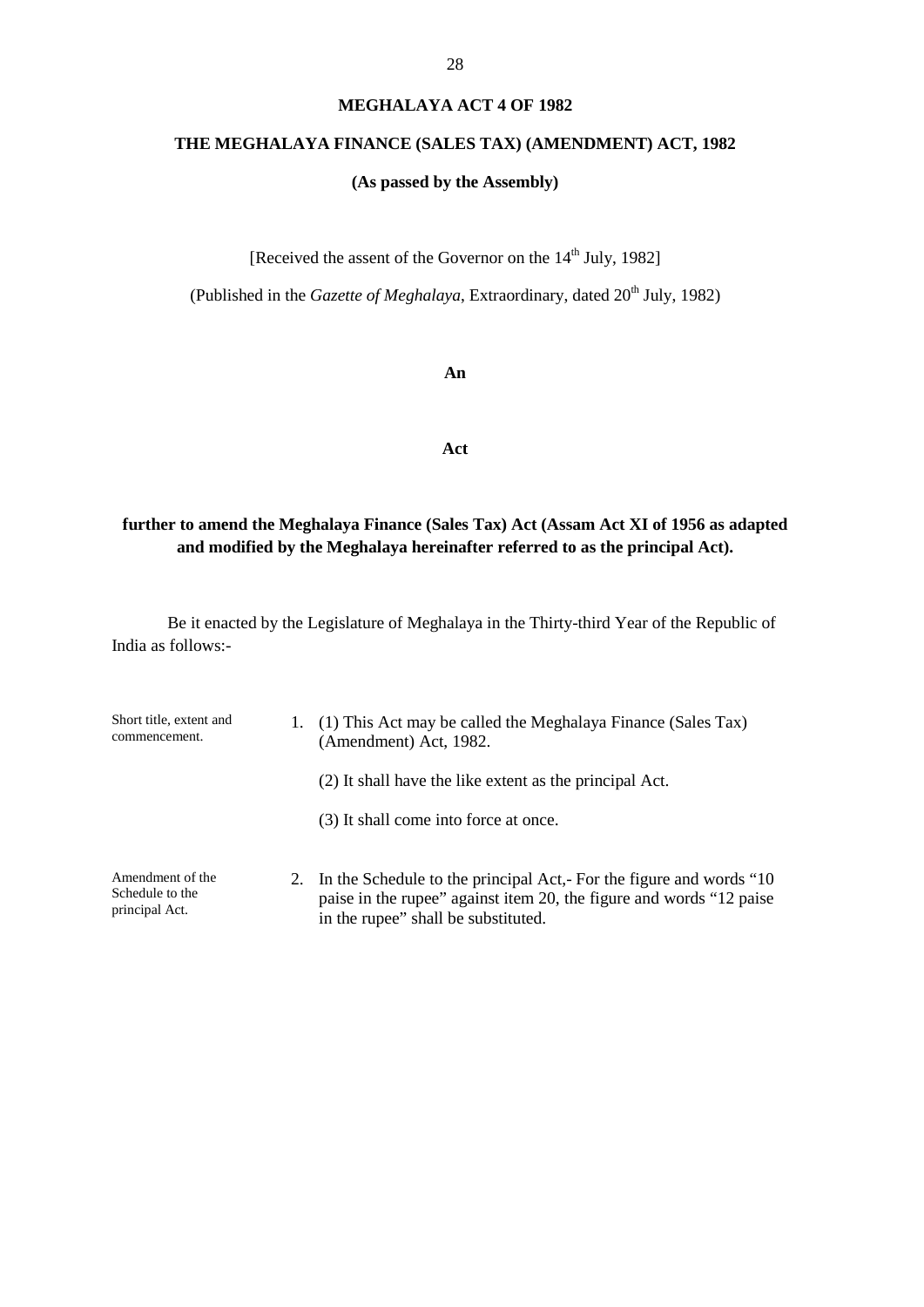#### **THE MEGHALAYA AMUSEMENTS AND BETTING TAX (AMENDMENT) ACT, 1982**

#### **(As passed by the Assembly)**

[Received the assent of the Governor on the  $13<sup>th</sup>$  July, 1982]

(Published in the *Gazette of Meghalaya*, Extraordinary, dated 20<sup>th</sup> July, 1982)

**An**

**Act**

#### **further to amend the Meghalaya Amusements and Betting Tax Act (Assam Act VI of 1939 as adapted and modified by Meghalaya).**

Be it enacted by the Legislature of Meghalaya in the Thirty-third Year of the Republic of India as follows:-

| Short title,<br>extent and<br>commencement.      | 1. (1) This Act may be called the Meghalaya Amusement and<br>Betting Tax (Amendment) Act, 1982.                                                                                                                                                                                                    |
|--------------------------------------------------|----------------------------------------------------------------------------------------------------------------------------------------------------------------------------------------------------------------------------------------------------------------------------------------------------|
|                                                  | (2) It shall extent to the whole of the State of Meghalaya.                                                                                                                                                                                                                                        |
|                                                  | (3) It shall come into force on such date as the State Government<br>may, by notification, appoint.                                                                                                                                                                                                |
| Amendment of Section<br>14 of the Principal Act. | 2. In the Meghalaya Amusements and Betting Tax Act (hereinafter<br>referred to as the principal Act) in Section 14 after the existing<br>Clauses (3) and (6), the following new Clauses (3A) and (7)<br>respectively shall be inserted, namely:-                                                   |
|                                                  | "(3A)" "Licensed bookmaker for arrow shooting" means any<br>person who carries on business or vocation of or acts as a<br>bookmaker in respect of arrow shooting under a licence or permit<br>issued in the manner prescribed by any officer authorised in this<br>behalf by the State Government; |
|                                                  | Explanation:- "Arrow shooting" for the purpose of this<br>clause and this Chapter includes the game of teer (thoh team).                                                                                                                                                                           |
|                                                  | (7) "State Money" means gross amount of all moneys<br>received or deemed to have been received by licensed bookmaker<br>for arrow shooting for the purpose of betting or wagering".                                                                                                                |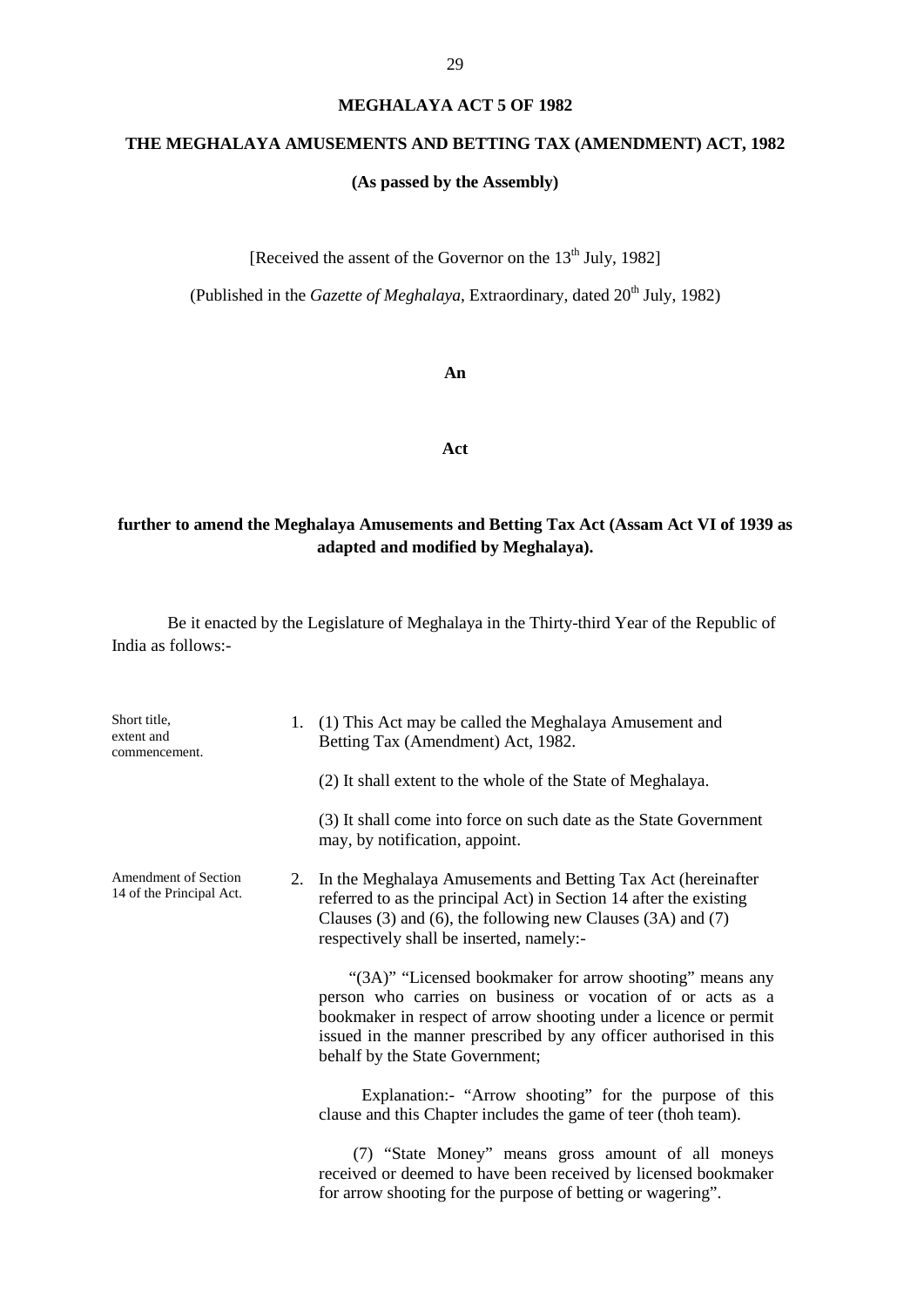Insertion of new Section 14A in the principal Act.

"License for arrow shooting.

- 3. In the Principal Act, after the existing Section 14, the following new section as Section 14A shall be inserted, namely:-
- 1) The State Government may grant license for arrow shooting under this Act under such terms and conditions as may be prescribed which shall also be specified in the license. 14A
	- 2) Application for license to organise arrow shooting for the purpose of betting under this Act shall be made to the State Government by any person, group persons, association, organisation, society or other body furnishing such particulars or information as may be prescribed or as may be called for by the State Government and on payment of such license fee as may be prescribed.
	- 3) Arrow shooting for the purpose of betting under this Act shall only be held at such place or places and on such days and time as may be prescribed.
	- 4) The holder of a license for arrow shooting for the purpose of betting under this Act may recommend to the State Government names of persons to whom license of permit may be issued to them as licensed bookmakers for arrow shooting.
	- 5) A licensed bookmaker for arrow shooting shall carry on his business or vacation as such bookmaker only in such place or places as specified in the license or permit issued to him and at no other places.
	- 6) All licensed bookmakers for arrow shooting shall keep accounts of all moneys received or deemed to have been received by them for bets for arrow shooting in such manner as may be prescribed, and shall, when required in writing by an officer empowered in this behalf by the State Government, permit such officer, or an officer authorised in writing by him in this behalf, to inspect and take copies of such accounts:.
- 4. In the principal Act, in Section 18, after the existing sub-section (2) the following new sub-sections as sub-sections (3) and (4) shall be inserted , namely:-

"(3) There shall, as from the date on which this Act comes into force, be charged, levied and paid to the Government of Meghalaya a betting tax on arrow shooting at the rate of 5 per cent of the amount received as stake money.

(4) The betting tax on arrow shooting shall be collected by the licensed bookmakers for arrow shooting on all moneys received or deemed to have been received by them as take money and shall be paid to the State Government in the manner prescribed."

Amendment of section 18 of the principal Act.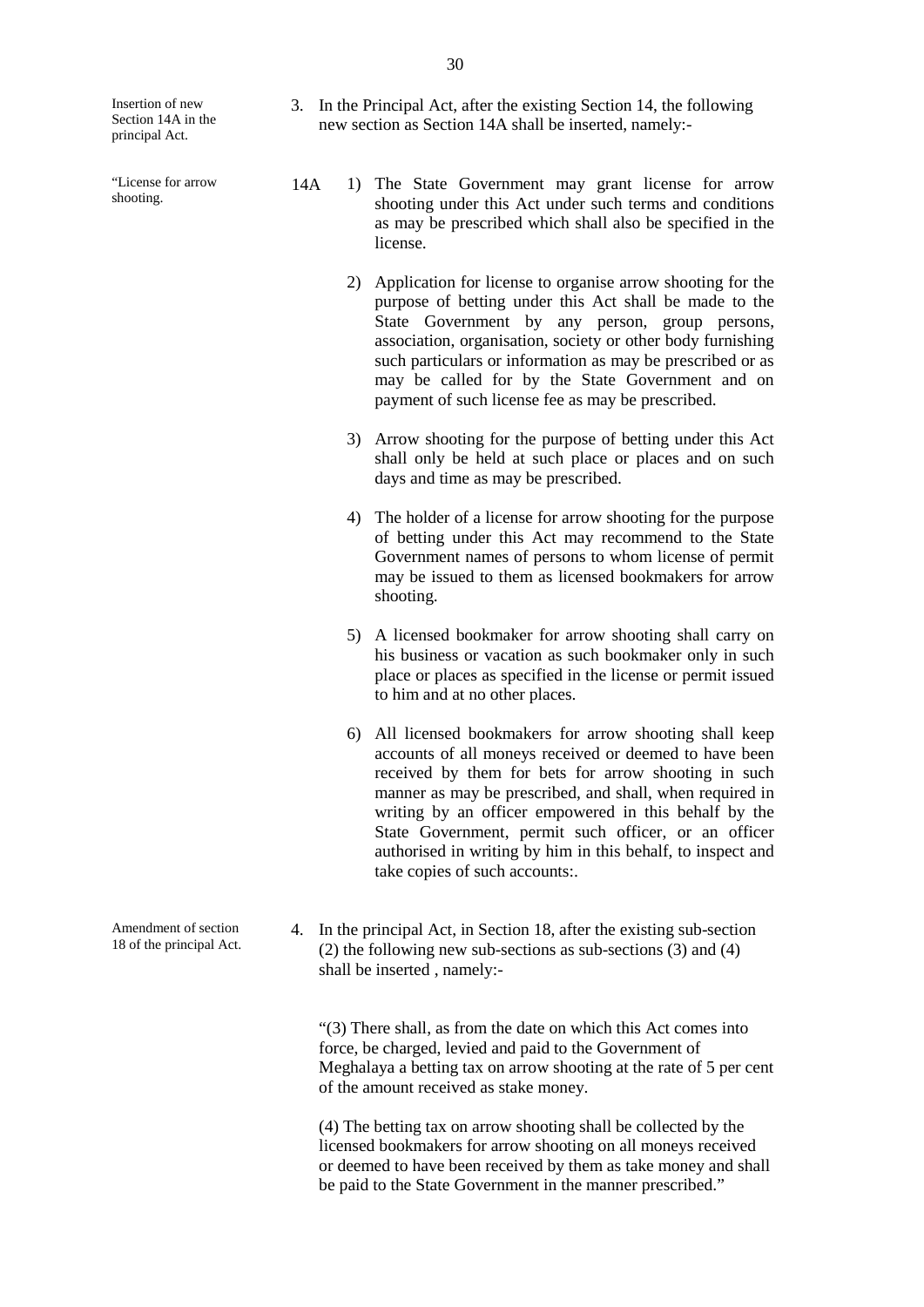| Amendment of Section<br>19 of the principal Act. | 5. In the principal Act, in Section 19, between the words "horse"<br>race" and "by" the words "or for arrow shooting" shall be<br>inserted.                                                                                                             |
|--------------------------------------------------|---------------------------------------------------------------------------------------------------------------------------------------------------------------------------------------------------------------------------------------------------------|
| Amendment of Section<br>21 of the principal Act. | 6. In the principal Act, in sub-section (2) of Section 21, between the<br>words "horse race" and "as" the words "or for arrow shooting"<br>shall be inserted.                                                                                           |
| Over-riding effect of<br>the Act.                | 7. On and from the date this Act comes into force, the provisions of<br>the Meghalaya Prevention of Gambling Act, 1970 (8 of 1970), as<br>adapted and amended, shall not apply to arrow shooting for the<br>purpose of betting licensed under this Act. |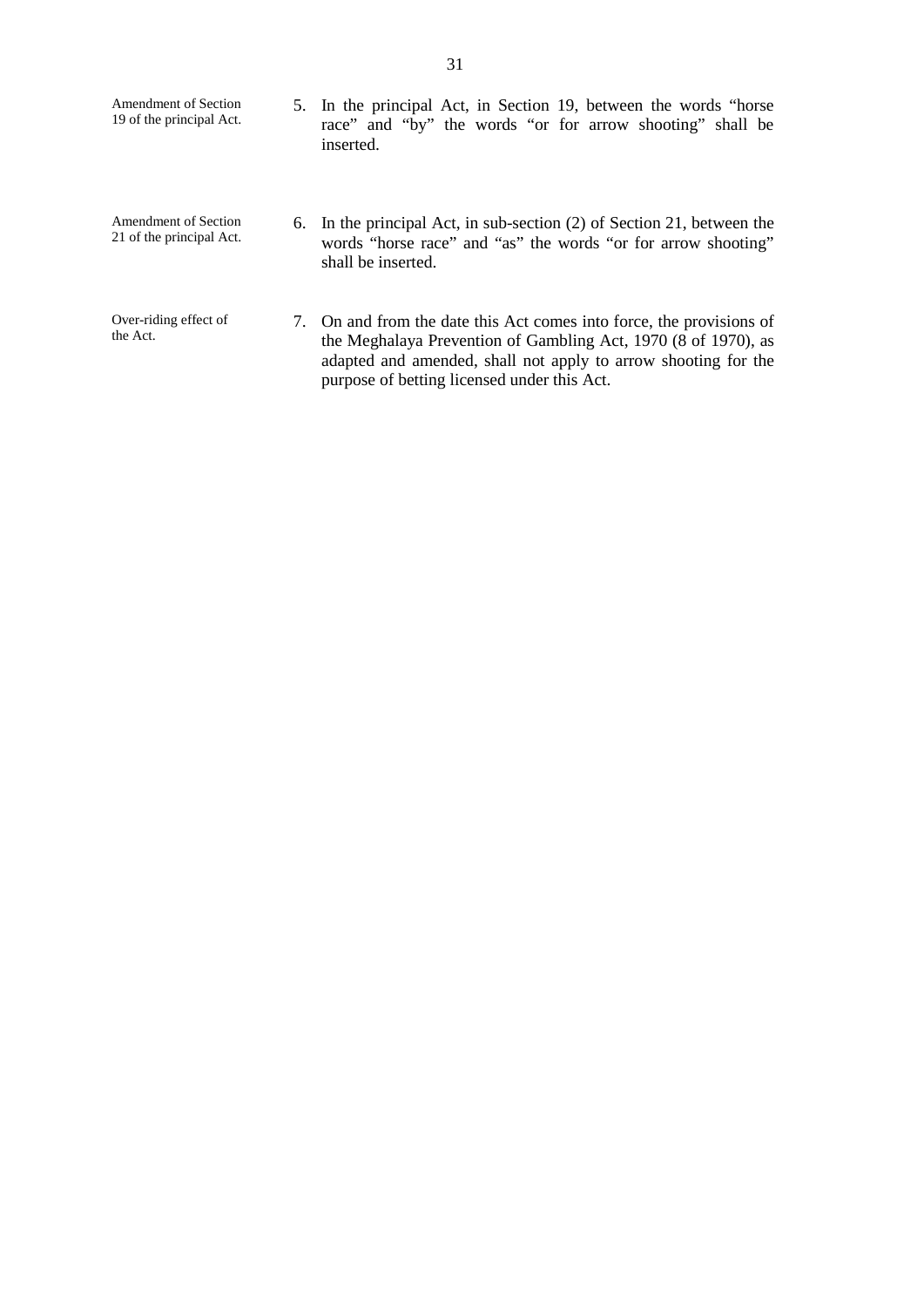#### **MEGHALAYA ACT 6 OF 1982**

#### **THE MEGHALAYA PURCHASE TAX (AMENDMENT) ACT, 1982**

#### **(As passed by the Assembly)**

[Received the assent of the Governor on the  $14<sup>th</sup>$  July, 1982]

(Published in the *Gazette of Meghalaya*, Extraordinary, dated 20<sup>th</sup> July, 1982)

**An**

**Act**

#### **further to amend the Meghalaya Purchase Tax Act (Assam Act XIX of 1967 as adapted and modified by Meghalaya) (hereinafter referred to as the principal Act).**

Be it enacted by the Legislature of Meghalaya in the Thirty-third Year of the Republic of India as follows:-

| Short title,<br>extent and<br>commencement.           | 1. (1) This Act may be called the Meghalaya Purchase Tax<br>(Amendment) Act, 1982.                                |
|-------------------------------------------------------|-------------------------------------------------------------------------------------------------------------------|
|                                                       | (2) It shall come into force at once.                                                                             |
| Amendment of the<br>Schedule to the<br>principal Act. | 2. In the Schedule to the principal Act, for the existing item 5, the<br>following shall be substituted, namely:- |

| Serial No. |     | Name of taxable goods                                                                                                                   | Rate of tax                                                                |
|------------|-----|-----------------------------------------------------------------------------------------------------------------------------------------|----------------------------------------------------------------------------|
| 5          | (a) | Unconverted timber included logs, poles<br>or posts, of any shape or size, whether<br>dressed or undressed, but excluding fire<br>wood. | Fifty paise per rupee value at which the<br>taxable goods are purchased.   |
|            | (b) | Converted timber other than items<br>mentioned at (a) above.                                                                            | Fifteen paise per rupee value at which the<br>taxable goods are purchased. |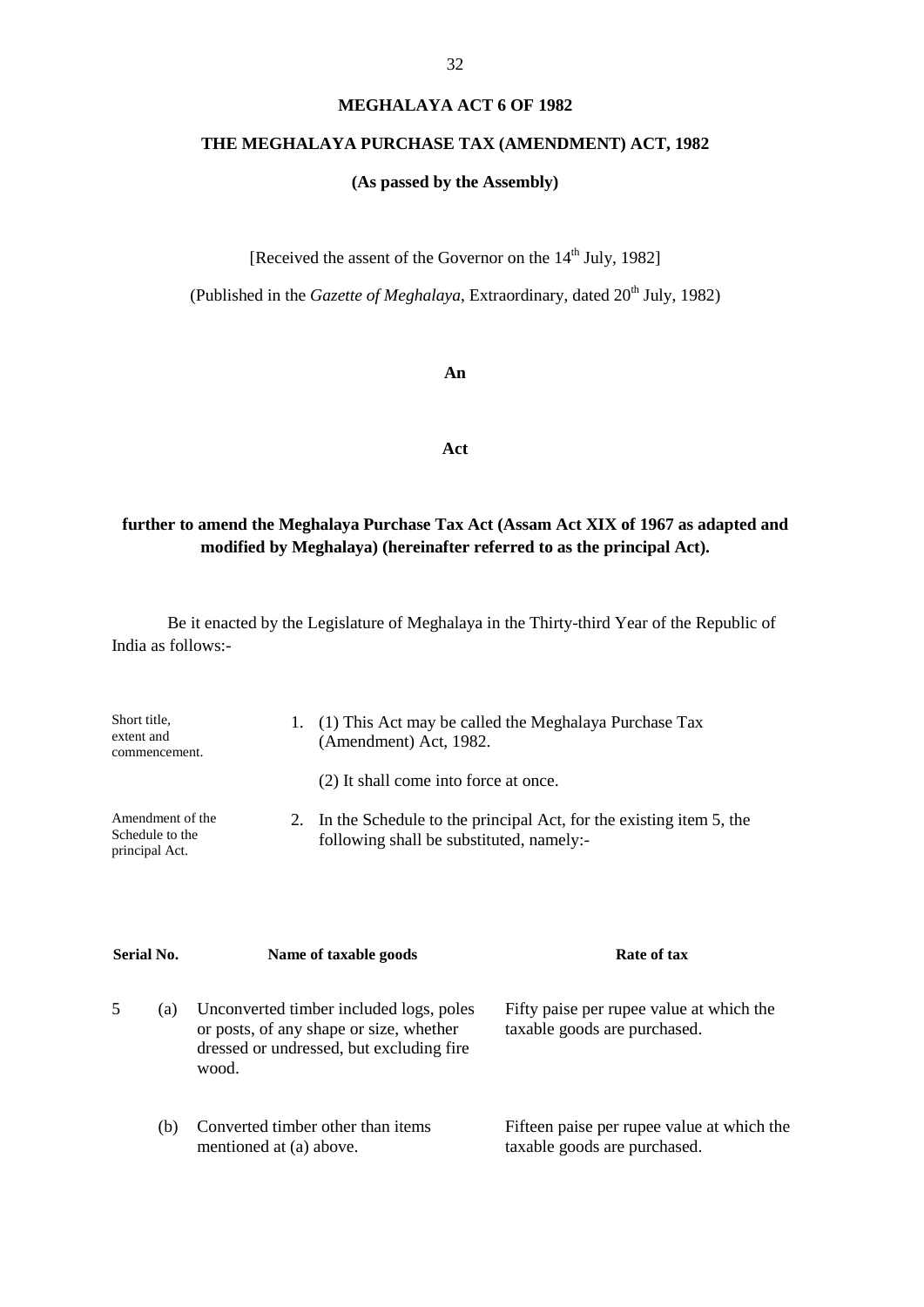#### **MEGHALAYA ACT 7 OF 1982**

#### **THE MEGHALAYA URBAN IMMOVABLE PROPERTY TAX (REPEAL) ACT, 1982**

#### **(As passed by the Assembly)**

[Received the assent of the Governor on the  $3<sup>rd</sup>$  August, 1982]

(Published in the *Gazette of Meghalaya*, Extraordinary, dated 5<sup>th</sup> August, 1982)

#### **An**

**Act**

#### **to repeal the Meghalaya Urban Immovable Property Tax Act**

Be it enacted by the Legislature of Meghalaya in the Thirty-third Year of the Republic of India as follows:-

| Short title,<br>extent and<br>commencement. |    | (1) This Act may be called the Meghalaya Urban Immovable<br>Property Tax Act, 1982.                                   |
|---------------------------------------------|----|-----------------------------------------------------------------------------------------------------------------------|
|                                             |    | (2) It extends to the whole of the State of Meghalaya.                                                                |
|                                             |    | (3) It shall come into force at once.                                                                                 |
| Repeal                                      | 2. | The Meghalaya Urban Immovable Property Tax Act (Assam Act)<br>XI of 1969 as adapted by Meghalaya is hereby repealed). |